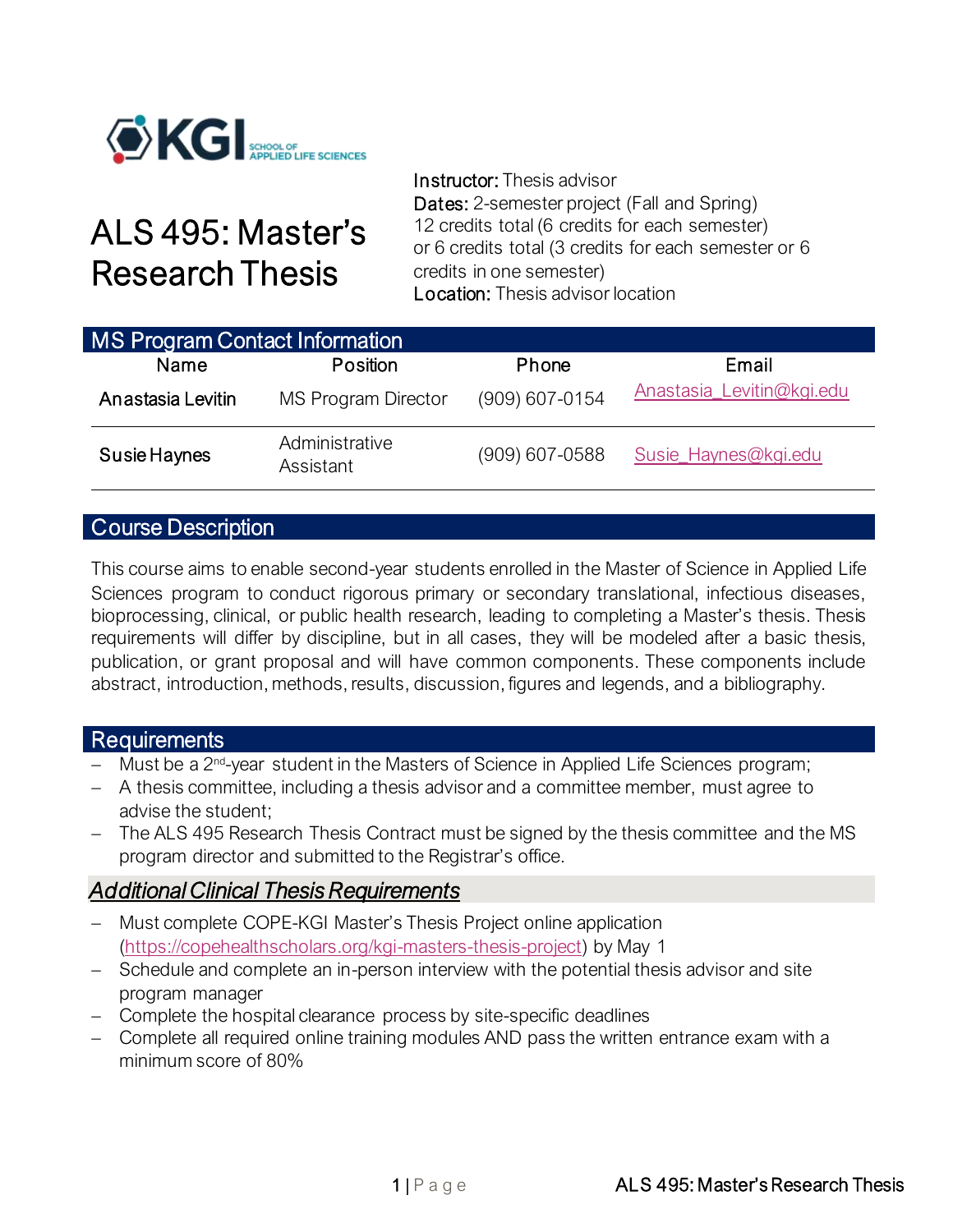# *Translational, Infectious Diseases and Bioprocessing Thesis Project Identification*

- − The students are advised to identify a lab/project of interest during the 1<sup>st</sup> year of studies and conduct Independent Research (primary, including bioinformatics project) or Independent Study (secondary research, literature overview, writing a review of the literature in the research field)
- − If the identified project is outside of KGI, the MS program director must approve the project prior to the start date.

| Learning Outcomes and Evidence Used to Assess Outcomes                                            |                                                                                         |  |  |  |  |  |
|---------------------------------------------------------------------------------------------------|-----------------------------------------------------------------------------------------|--|--|--|--|--|
| <b>Course Learning Outcome</b>                                                                    | Evidence Used to Assess Student Learning                                                |  |  |  |  |  |
| Develop a deeper understanding of research<br>design and methodology                              | Methods section of final thesis and<br>Literature Mastery Seminars                      |  |  |  |  |  |
| Generate hypotheses and perform hypothesis-<br>driven research                                    | Full proposal and final thesis paper                                                    |  |  |  |  |  |
| Assess the literature, identify knowledge gaps and<br>convey findings to the scientific community | The literature review and outline, full<br>proposal, and final thesis paper             |  |  |  |  |  |
| Analyze and report data results                                                                   | Lab journal (research notebook), results<br>and analysis papers, and final thesis paper |  |  |  |  |  |
| Apply appropriate research methodology to the<br>design and completion of the project             | Final thesis paper and poster presentation                                              |  |  |  |  |  |

# Required Course Materials

The thesis advisor will provide all the required materials, or IT resources needed to complete the project (e.g., clinical clearances, textbooks, computer programs, etc.). Students will also routinely use electronic journal resources, databases, and other materials available through the Honnold Library.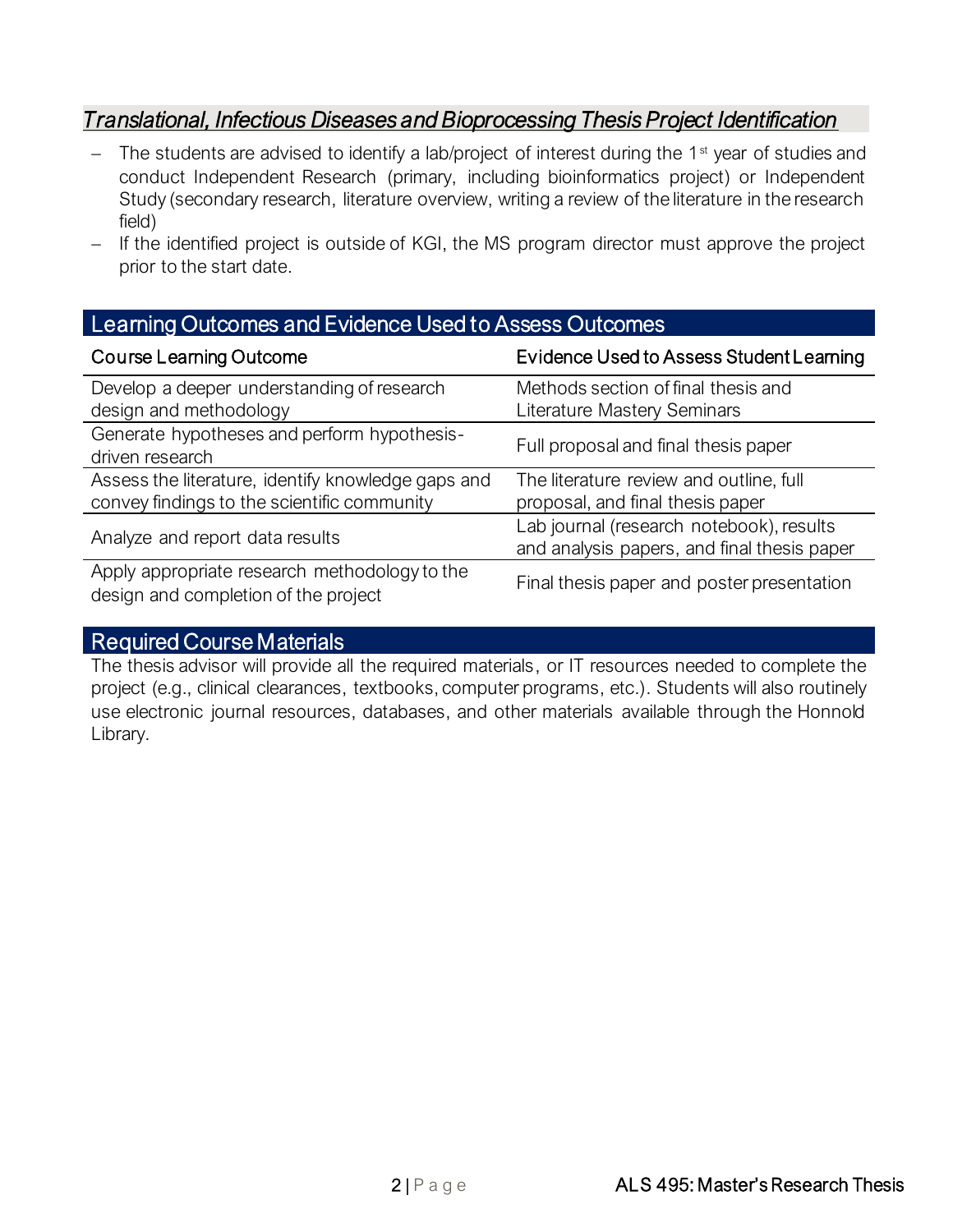### Course Assessment

- − Research progress and research record-keeping assessments will be the responsibility of the thesis advisor/committee, with a letter grade being assigned at the conclusion of each semester based on the thesis advisor/committee's feedback;
- − Students completing the course in one semester (option A, 6 credits) must submit all the assessments during the semester of their research experience;
- − The thesis advisor must approve all milestone submissions prior to submission to ALS 495 site on Canvas.

### Components of each semester's assessment include the following:

| Fall                                                                                                                                                                                                         | % of Grade |
|--------------------------------------------------------------------------------------------------------------------------------------------------------------------------------------------------------------|------------|
| Research progress (graded by the thesis advisor/committee)                                                                                                                                                   |            |
| Students registered for 6 credits/semester must dedicate a minimum of 18<br>hours/week to the project. Students registered for 3 credits/semester must<br>devote a minimum of 9 hours/ week to the project.  | 50%        |
| <b>Weekly Status Reports</b>                                                                                                                                                                                 |            |
| Weekly Status Reports must be e-mailed to the thesis advisor, copying the MS<br>program director/Susie Haynes, AND uploaded to Canvas every Sunday by 11:59<br>pm except for the weeks during school breaks. | 15%        |
| Research Notebooks (record keeping, graded by the thesis advisor/committee)                                                                                                                                  | 10%        |
| Timely completion of the milestones                                                                                                                                                                          |            |
| Certificates (laboratory safety and/or appropriate CITI training)<br>Literature Review and Project Outline<br>Research Proposal                                                                              | 25%        |
| Spring                                                                                                                                                                                                       | % of Grade |
| MS/MSTM Research Symposium                                                                                                                                                                                   | 15%        |
| Research progress (graded by the thesis advisor/committee)                                                                                                                                                   |            |
| Students registered for 6 credits/semester must dedicate a minimum of 18<br>hours/ week to the project. Students registered for 3 credits/semester must<br>devote a minimum of 9 hours/ week to the project. | 50%        |
| <b>Weekly Status Reports</b>                                                                                                                                                                                 |            |
| Weekly Status Reports must be e-mailed to the thesis advisor, copying the MS<br>program director/Susie Haynes, AND uploaded to Canvas every Sunday by 11:59<br>pm except for the weeks during school breaks. | 15%        |
| Research Notebooks (record keeping, graded by the thesis advisor/committee)                                                                                                                                  | 10%        |
| Timely completion of the milestones                                                                                                                                                                          |            |
| MS/MSTM Research Symposium Poster Abstract submission<br>MS/MSTM Research Symposium Poster submission<br><b>Thesis Draft</b><br><b>Final Thesis</b>                                                          | 10%        |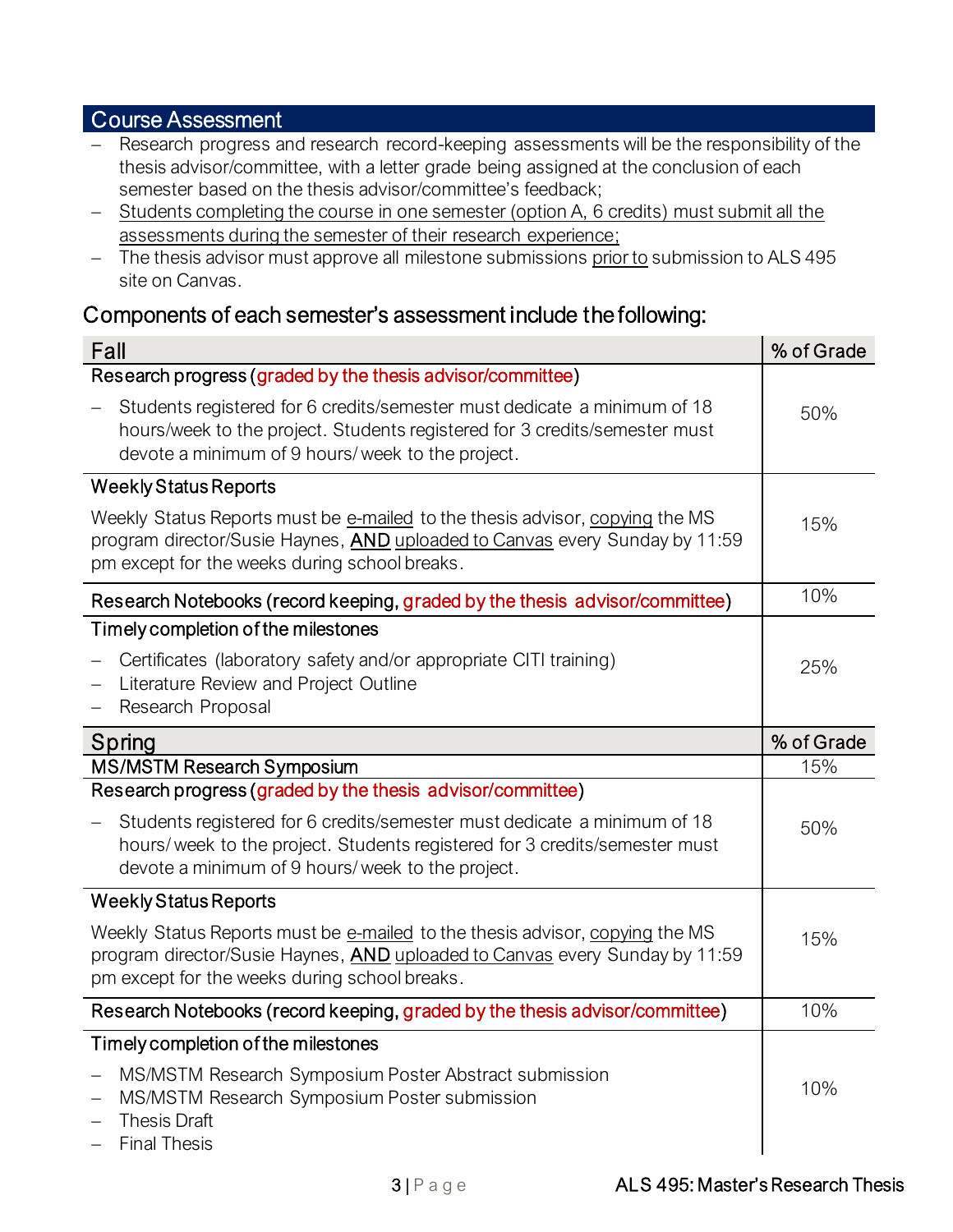# Course Requirements and Thesis Milestones:

*All MS thesis students must complete the following requirements by the specified deadlines below to ensure on-time graduation. It is the student's responsibility to submit any required paperwork.*

### Milestones grading timeline:

- − On-time milestone submission (submitted the day the milestone is due) = 100%
- − 1-day delay in milestone submission = 90% (10% grade reduction)
- − 1-week delay in milestone submission = 50% (50% grade reduction)
- − Milestone submitted after 1 week = 0%

NOTE: Student's thesis advisor must approve all research deliverables prior to submission

| Year 1     |                                                                                                    |
|------------|----------------------------------------------------------------------------------------------------|
|            | <b>Clinical Research Thesis Calendar</b>                                                           |
| Due date   | Milestones and Deadlines (subject to change)                                                       |
| May 1      | Complete the COPE-KGI Master's Thesis Project online application                                   |
|            | (https://copehealthscholars.org/kgi-masters-thesis-project).                                       |
| June-July  | On-site interviews                                                                                 |
|            | Clearance appointments                                                                             |
|            | Clearance items due<br>$\equiv$                                                                    |
| July-      | Complete all required online training modules AND pass the written entrance                        |
| August     | exam with a minimum of 80%. Please note that students must pass the exam to                        |
|            | continue into the program.                                                                         |
|            | On-site orientations with preceptors                                                               |
|            |                                                                                                    |
|            | Translational, Infectious Diseases and Bioprocessing Research Thesis Calendar                      |
| Fall,      | <b>Research exploration</b>                                                                        |
| Spring, or | Must identify a thesis advisor and broadly define a thesis research project                        |
| Summer     | Recommended to complete a minimum of 3 credits of Independent                                      |
| Semester   | Research/Study course or have some (non-credit) research experience in a<br>laboratory of interest |
|            |                                                                                                    |
|            | <b>Public Health Research Thesis Calendar</b>                                                      |
|            | Recommended to complete 1.5-3 credits of Independent Research/Study                                |
| Fall,      | course or have some (non-credit) research experience within a public health                        |
| Spring, or | agency or organization                                                                             |
| Summer     |                                                                                                    |
| Semester   |                                                                                                    |
|            |                                                                                                    |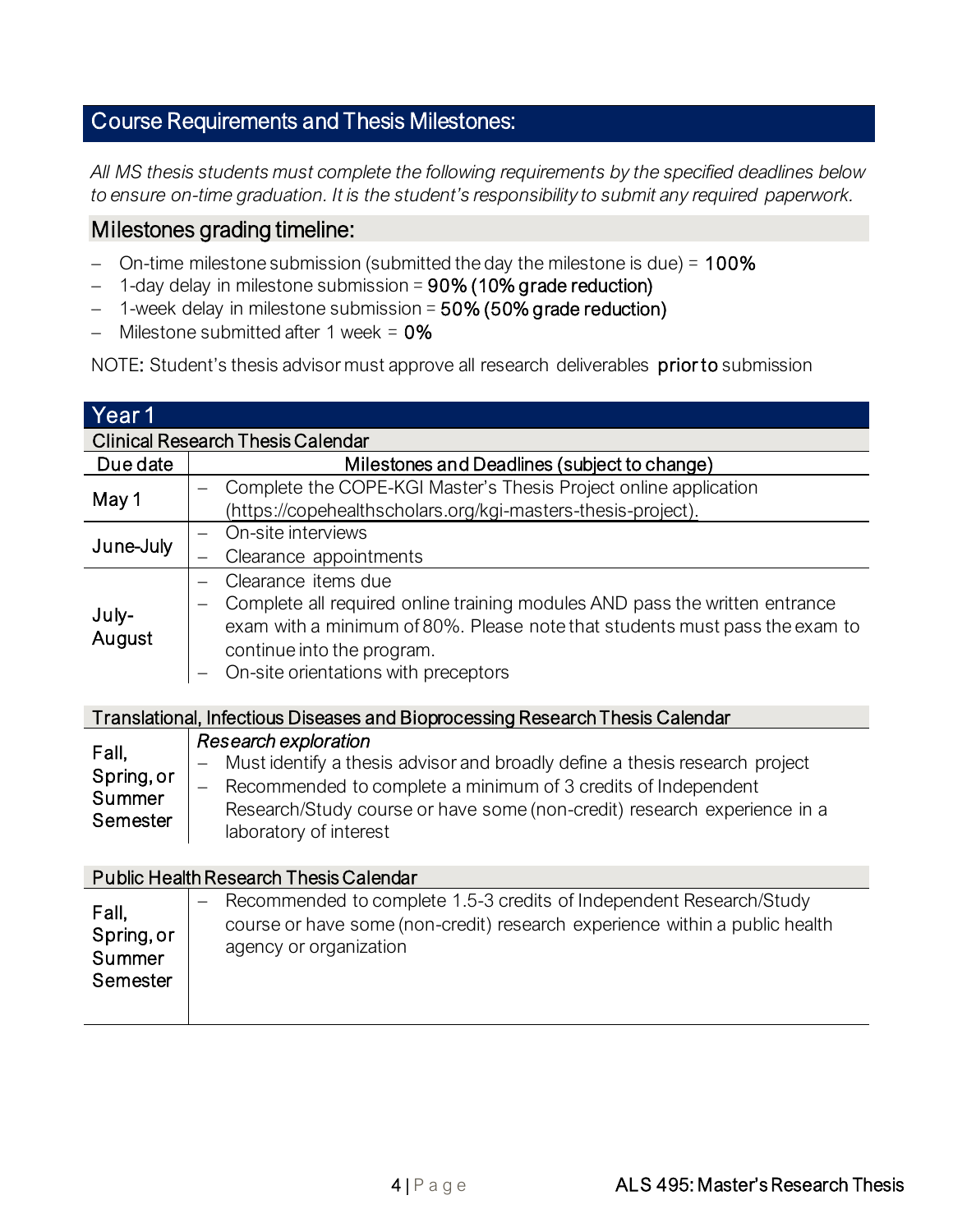# Year 2

- − Students registered for 6 credits/semester must dedicate a minimum of 18 hours/ week to the project;
- − Students registered for 3 credits/semester must devote a minimum of 9 hours/ week to the project.

### Students are strongly advised to meet with the thesis advisor weekly and with a committee member as needed

| <b>Fall Semester</b>               |                                                                                                                                                                                                                |                                                                                                                                                          |                                                                                  |  |  |
|------------------------------------|----------------------------------------------------------------------------------------------------------------------------------------------------------------------------------------------------------------|----------------------------------------------------------------------------------------------------------------------------------------------------------|----------------------------------------------------------------------------------|--|--|
| Due date                           |                                                                                                                                                                                                                | <b>Milestones and Deadlines</b>                                                                                                                          |                                                                                  |  |  |
|                                    | Canvas<br>(Susie_Haynes@kgi.edu)<br>Training Certificates submission to Canvas                                                                                                                                 | ALS 495: Master's Research Thesis Contract submission to the Registrar AND<br>Thesis committee contact information submission to Susie Haynes            |                                                                                  |  |  |
| End of $1st$                       | Training                                                                                                                                                                                                       | Concentration<br>Requirement                                                                                                                             | Offered by                                                                       |  |  |
| week of<br>semester                | Responsible Conduct of<br>Research                                                                                                                                                                             | All thesis students                                                                                                                                      | CITI ethics modules.                                                             |  |  |
|                                    | Health Privacy<br>Human Subjects<br>Research                                                                                                                                                                   | <b>Clinical Research</b><br><b>Public Health Research</b>                                                                                                | <b>Registration Instructions</b><br>attached                                     |  |  |
|                                    | Laboratory Safety<br>Training                                                                                                                                                                                  | Translational, Infectious<br>Diseases, and<br><b>Bioprocessing Research</b>                                                                              | Thesis advisor/Jasmine<br>Yu (Lab Safety Manager,<br>Jasmine_Yu@kgi.edu)         |  |  |
| 10/1                               | Literature Review and Project Outline (to be graded by the thesis<br>advisor/committee, MS Written Thesis Rubric)<br>Must be approved by the thesis advisor and submitted to Canvas.                           |                                                                                                                                                          |                                                                                  |  |  |
| 12/1                               | <b>Full Research Proposal</b> (to be graded by advisor/committee, MS Written Thesis<br>Rubric)<br>Must be approved by the thesis advisor and submitted to Canvas.                                              |                                                                                                                                                          |                                                                                  |  |  |
| 12/15                              | advisor/committee                                                                                                                                                                                              |                                                                                                                                                          | Research Progress and Notebook grades and rubrics to be submitted by the thesis  |  |  |
| <b>Spring Semester</b>             |                                                                                                                                                                                                                |                                                                                                                                                          |                                                                                  |  |  |
| 4/1                                | Thesis Draft (to be graded by the thesis committee, MS Written Thesis Rubric)<br><b>AND</b> MS program director/Susie Haynes<br>MS/MSTM Research Symposium Poster Abstract<br>template is available on Canvas) | Must be submitted by the student for a critical review to the thesis committee<br>Must be approved by the thesis advisor AND submitted to Canvas (poster |                                                                                  |  |  |
| 2 <sup>nd</sup> Friday<br>of April | <b>MS/MSTM Research Symposium Poster</b><br>format.<br>the student                                                                                                                                             | Must be approved by the thesis advisor AND submitted to Canvas in pdf                                                                                    | Late submissions will not be accepted and printing will become responsibility of |  |  |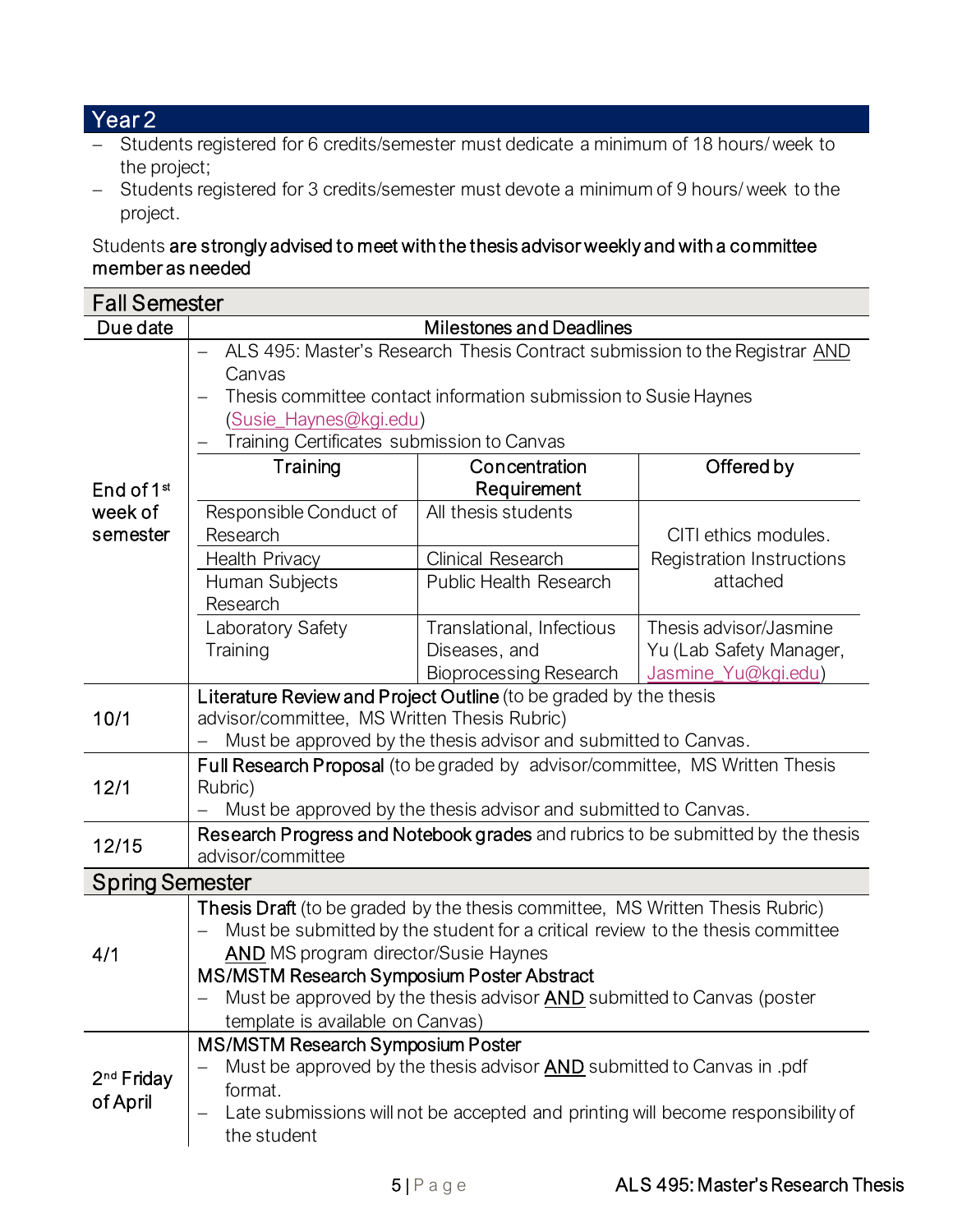|                         | MS/MSTM Research Symposium Defence (to be graded using the MS Poster                         |
|-------------------------|----------------------------------------------------------------------------------------------|
|                         | Presentation Rubric)                                                                         |
| 3 <sup>rd</sup> Friday  | Thesis students must defend their thesis work at the MS/MSTM Research                        |
| of April                | Symposium                                                                                    |
|                         | MS thesis committee members are strongly encouraged to attend their                          |
|                         | student's defence                                                                            |
|                         | <b>MS Final Thesis</b>                                                                       |
|                         | Must incorporate all the addressed concerns and suggestions from the MS<br>$\qquad \qquad -$ |
|                         | thesis committee                                                                             |
| 1 <sup>st</sup> week of | Must be submitted to Canvas<br>$ \,$                                                         |
| May                     | Research Progress and Notebook grades (with rubrics) and MS Thesis Completion                |
|                         | Form                                                                                         |
|                         | Must be submitted by the MS thesis committee to the MS program                               |
|                         | director/Susie Haynes                                                                        |

### Milestone Descriptions

Literature Review and Project Outline must include the following elements (min 5 pages):

- − Review of literature/references supporting the study
- − Problem statement
- − Hypothesis/research questions
- − Description of research design
- − Description of data collection methods
- − Work will be graded by the advisor/committee ( MS Written Thesis Rubric)

Research Proposalmust include the following elements (min 10 pages):

- − Fully formed literature review/background section
- − Clearly articulated problem statement
- − Clearly articulated hypothesis/research questions
- − Detailed description of research design and methodology; must include a description of data collection and storage, software/programs that will be used, analysis methods (*e.g.,* statistical tests, coding schema), and time frames for data collection
- − Work will be graded by the advisor/committee ( MS Written Thesis Rubric)

Thesis Draft should be in the format of a well-edited, publication-ready research paper (min 15 pages). An example template is attached. The following elements must be included:

- − Abstract
- − Fully-formed literature review/background section
- − Clearly articulated problem statement
- − Clearly articulated hypothesis/research questions
- − Detailed description of research design and methodology; must include a description of data collection and storage, software/programs that will be used, analysis methods (*e.g.,* statistical tests, coding schema), and time frames for data collection
- − Results section
- − Analysis and discussion
- − Reference list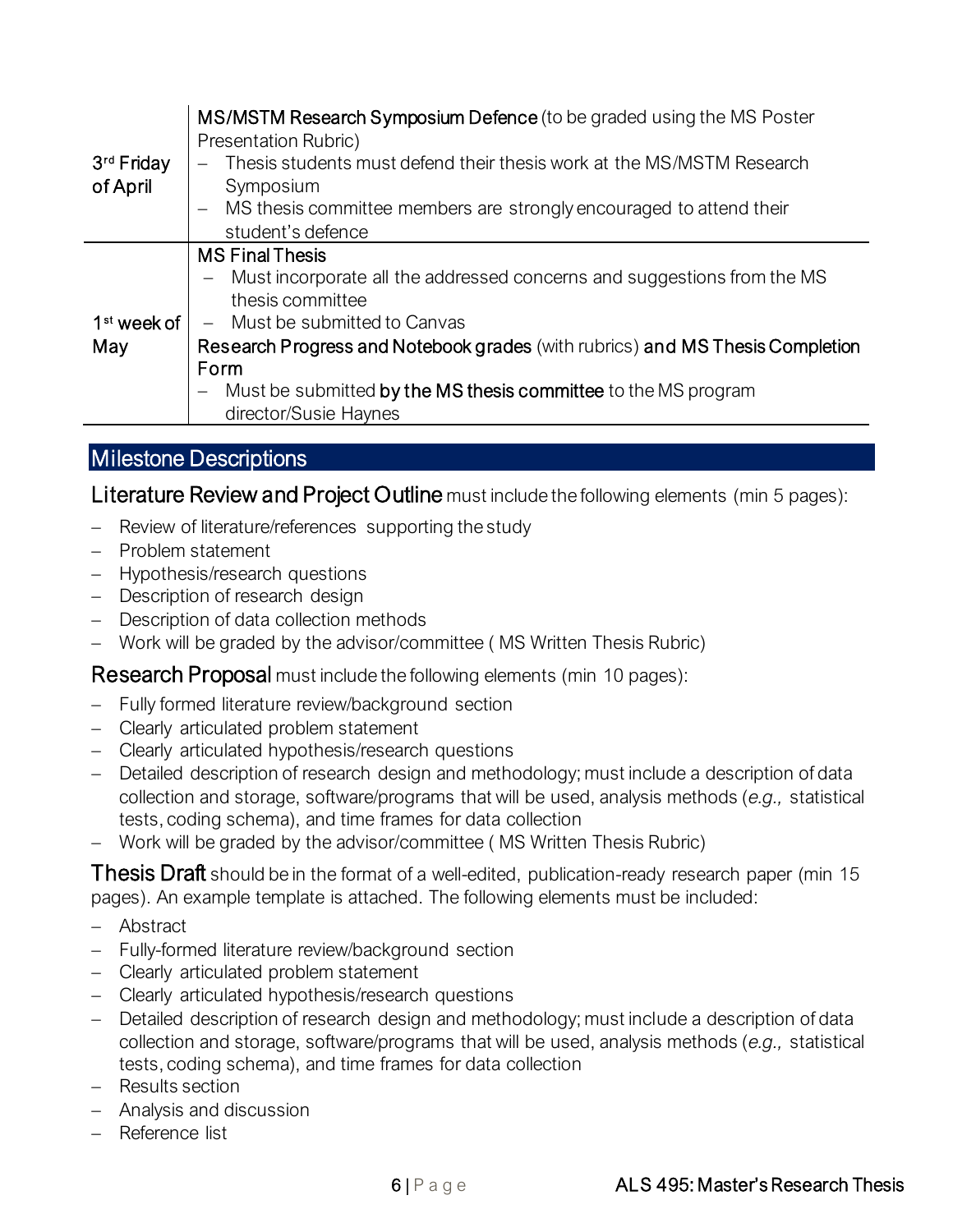− Work will be graded by the advisor/committee (MS Written Thesis Rubric)

# MS Final Thesis

− The final version of the thesis must address all the suggestions and concerns raised by the MS thesis committee and during the MS/MSTM Research Symposium

# Thesis Committee

- − All students will have a 2-person MS thesis committee, which will consist of the thesis advisor and a committee member.
- − Both committee members need to approve the thesis for the student to graduate with the MS in Applied Life Sciences degree. If there is a disagreement between the committee members, a third faculty member will be asked to evaluate the work, and final approval would be based on the majority agreement amongst the committee members.

**Research Notebook:** MS thesis students must keep a research notebook, which is a complete record of procedures and observations a scientist makes while conducting research. It should contain any necessary background, references, and information on how the experiments were performed, along with experimental results. The research notebook is a legal document in the case conducted research that contributes to issuing a patent and the lab's scientific legacy.

- − The research notebook may be a paper notebook or an electronic file that will be used to record details and experimental results.
- − The entries in the lab notebook must be detailed, clear, and legible and should be identified with an entry or experiment's date. Each entry should contain a summary of a finding and possibly a plan of future experiments.

# Academic & Personal Support

KGI is committed to the success of our students. If you are in need of additional support for this course, please reach out to the instructor and teaching assistants for assistance. Peer tutoring is also available for many classes throug[h www.kgi.edu/tutors.](http://www.kgi.edu/tutors) The Academic Affairs Office can also provide additional course, program-level, and personal support and referrals. These services can be accessed by reaching out to Associate Dean Jane Rosenthal at [Jane\\_Rosenthal@kgi.edu](mailto:Jane_Rosenthal@kgi.edu) or (909) 607-0172).

### Accessibility Support

Keck Graduate Institute is committed to providing an enriching academic experience for all students. In compliance with the Americans with Disabilities Act, it is the policy of KGI to provide reasonable accommodations for students with disabilities. Any student with a documented disability who requires reasonable accommodations should contact KGI Student Accessibility Services by e-mail at [student.accessibility@kgi.edu.](mailto:student.accessibility@kgi.edu)

# Academic Integrity & Honor Code

KGI is committed to the highest ethical and professional standards of conduct. Ethical conduct is an integral part of KGI's mission of education and research aimed at translating into practice for the benefit of humanity, the power and potential of the life sciences. The Institute expects all members to observe and exhibit ethical behavior, honesty, integrity, and good judgment regularly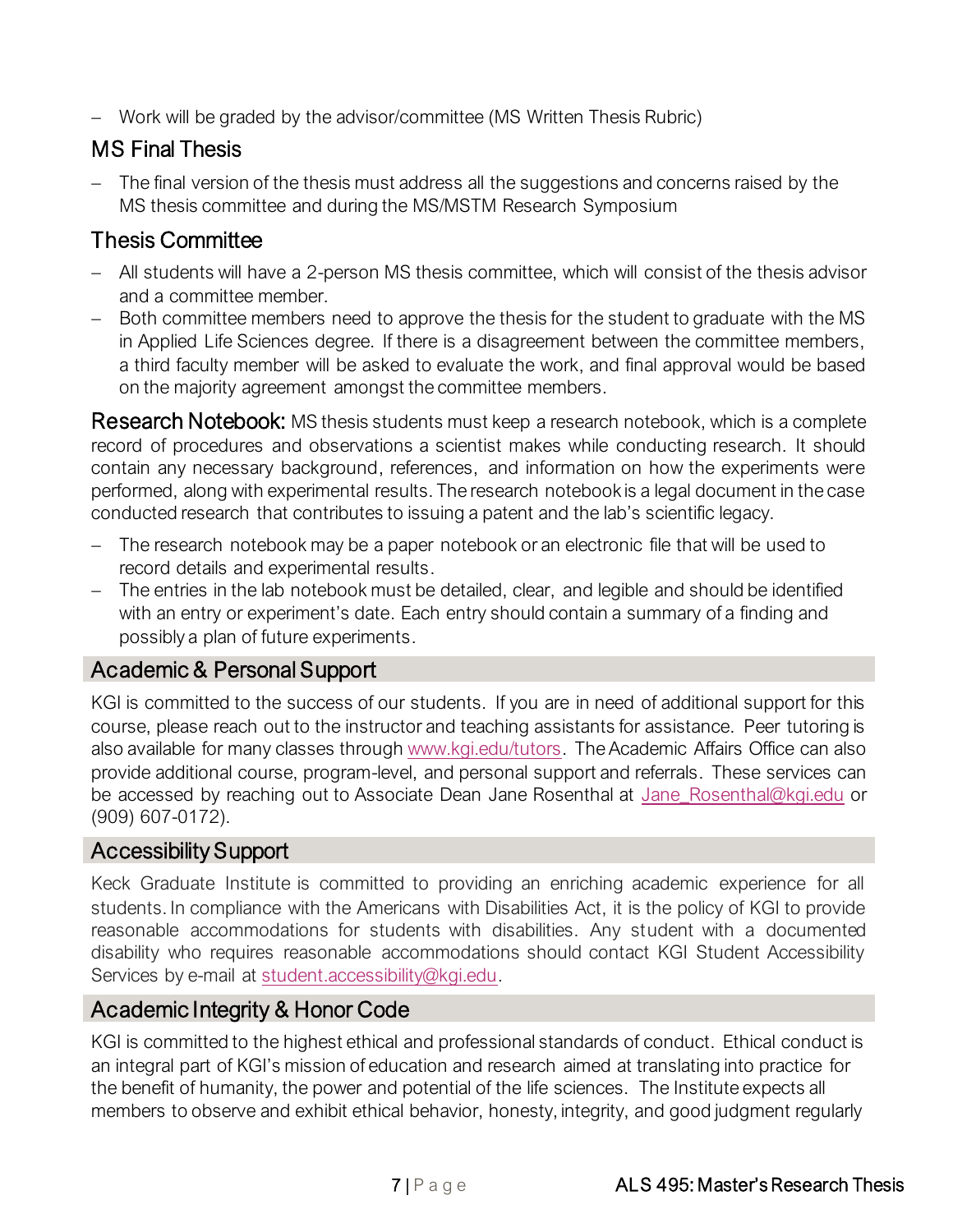in all facets of their work for and their relationships with the Institute. Each member is expected to demonstrate respect for the rights of others and is accountable for his/her actions.

To assist students in understanding their responsibilities under the Honor Code, the following is a partial list of conduct pertaining to academic matters, which violate the Honor Code. Prohibited conduct includes, but is not limited to, the following:

- 1. Plagiarism
	- Knowingly appropriating another's words or ideas and representing them as one's own
	- Use of another's ideas or words, including paraphrasing, without acknowledging the source
	- Professor may use "Turnitin" plagiarism detection software for assignments
- 2. Provide false information, data, results, or any other misrepresentation of work
- 3. Cheating
	- Unauthorized collaboration on assignments
	- Unauthorized sharing of information about examination content or questions
	- Use of previously submitted coursework for alternate purposes without prior approval
	- Use of any unauthorized materials or electronic sources for exams or assignments
- 4. Impeding the learning of others, including but not limited to interrupting another student's exam, requesting unauthorized information, or taking credit for another student's work

Reported violations of the Honor Code will be investigated. Failure to follow the Honor Code will carry sanctions which may include, an F for the assignment, exam or course. Impeding investigation, providing false statements, or failure to report violations are considered violations of the Honor Code.

Ignorance is NOT an excuse. The student bears the responsibility to learn from the individual instructor the procedure for acknowledging sources and indicating quotations as required for each assignment.

To report a violation of the KGI Honor Code or for more information, please visit <https://www.kgi.edu/student-life/student-affairs/student-conduct/> or contact the Dean of Students Cynthia Martinez [\(Cynthia\\_Martinez@kgi.edu\).](mailto:Cynthia_Martinez@kgi.edu)

# Copyright Policy

Students are also advised to refer to the KGI Copyright Policy to understand the policies surrounding the protection of intellectual property and rules surrounding file-sharing and the use of software. [KGI Copyright Policy](https://1ydsiy3u0quvgdsk03zlwqi3-wpengine.netdna-ssl.com/wp-content/uploads/media/Policies/KGI_Copyright_Policy.pdf)

# Diversity & Inclusion

KGI is committed to enriching society with breakthrough approaches to education and translational research. Diversity of backgrounds, cultures, disciplines, identities, and thoughts within our community serves as a catalyst for collaboration and excellence in all of our pursuits. KGI's welcoming, the diverse environment provides the opportunity for our students to think creatively and critically, communicate and interact effectively, and act ethically and respectfully. The active and open-minded engagement of every member of our community is vital to achieving the goals of the institution.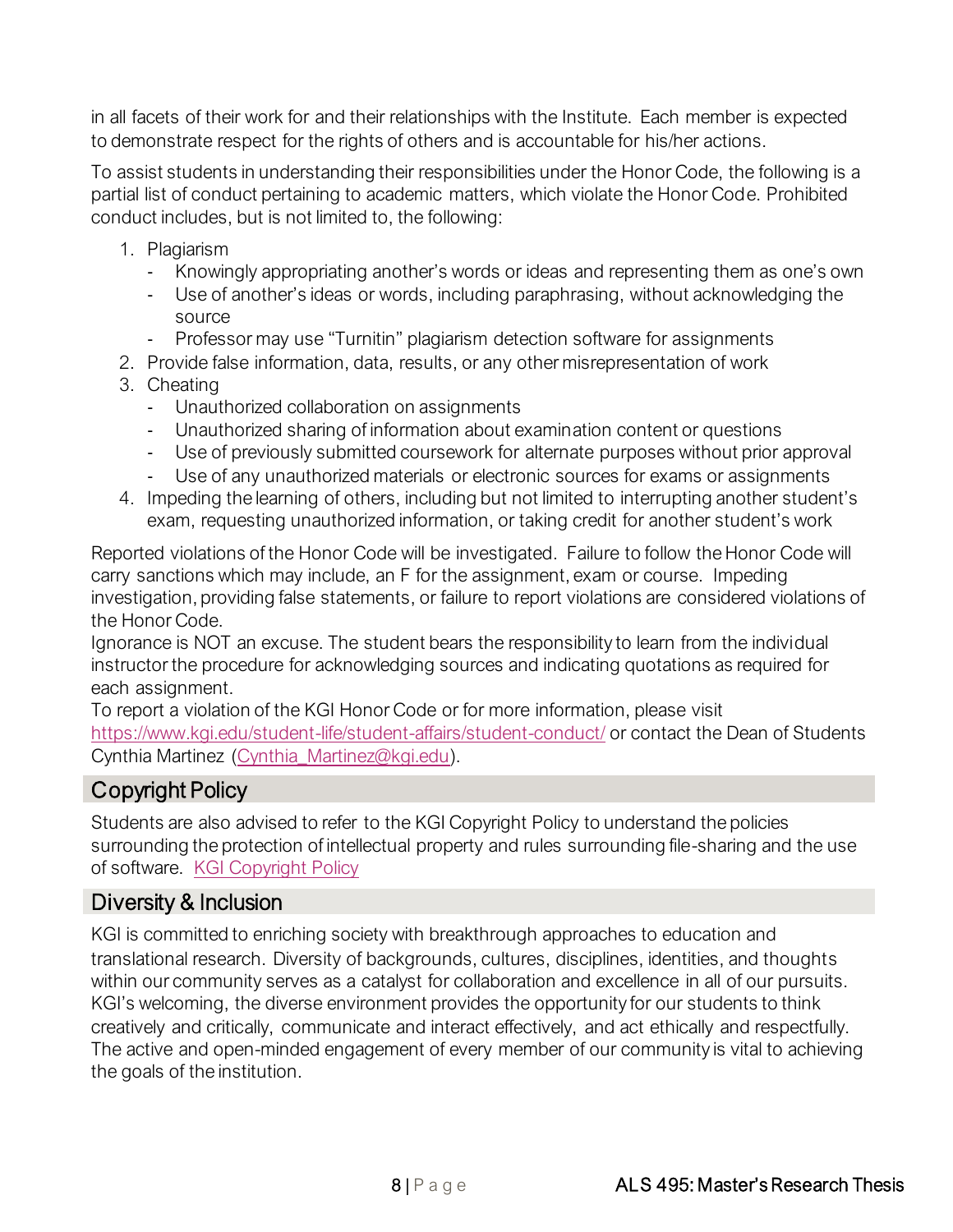Office of Title IX: (909) 607-7150 or [deanofstudents@kgi.edu.](mailto:deanofstudents@kgi.edu) The Office of Title IX provides information about how to get help or help someone affected by harassment or discrimination, domestic violence, rights of protected classes, reporting options, and additional resources.

### Mental Health and Wellness Resources

KGI values the full participation of all students in academic and campus life. We recognize that a variety of stressors can impact learning, mental health, and connecting with others. If you have difficulty coping with life's challenges, need someone to talk to, or just want some extra support, know that help is available, and you are not alone. The Division of Student Affairs can offer you support and resources (kgistudentaffairs.slack.com). Some resources include, but are not limited to:

Campus Health: www.7C.Health provides free 24/7 on-demand access for students to get quality medical and mental health care online or from their phone anytime they need it. Use your student SSO login information to access.

Monsour Counseling and Psychological Services (MCAPS): 909-621-8292

https://services.claremont.edu/mcaps MCAPS is committed to promoting psychological wellness for all students served by the Claremont Colleges Services.

Campus Safety: From a cell phone or off-campus phone, call (909) 607-2000 or (909) 607-7233. Campus Safety can provide non-emergency assistance or information in a variety of areas.

National Suicide Prevention Lifeline: 1(800) 273-TALK (8255) – 24/7 on-call

www.suicidepreventionlifeline.org The lifeline provides free and confidential emotional support to people in suicidal crisis or emotional distress 24 hours a day, 7 days a week.

Have additional questions? Please check out the [KGI Student Handbook.](https://www.kgi.edu/student-life/student-affairs/handbook/)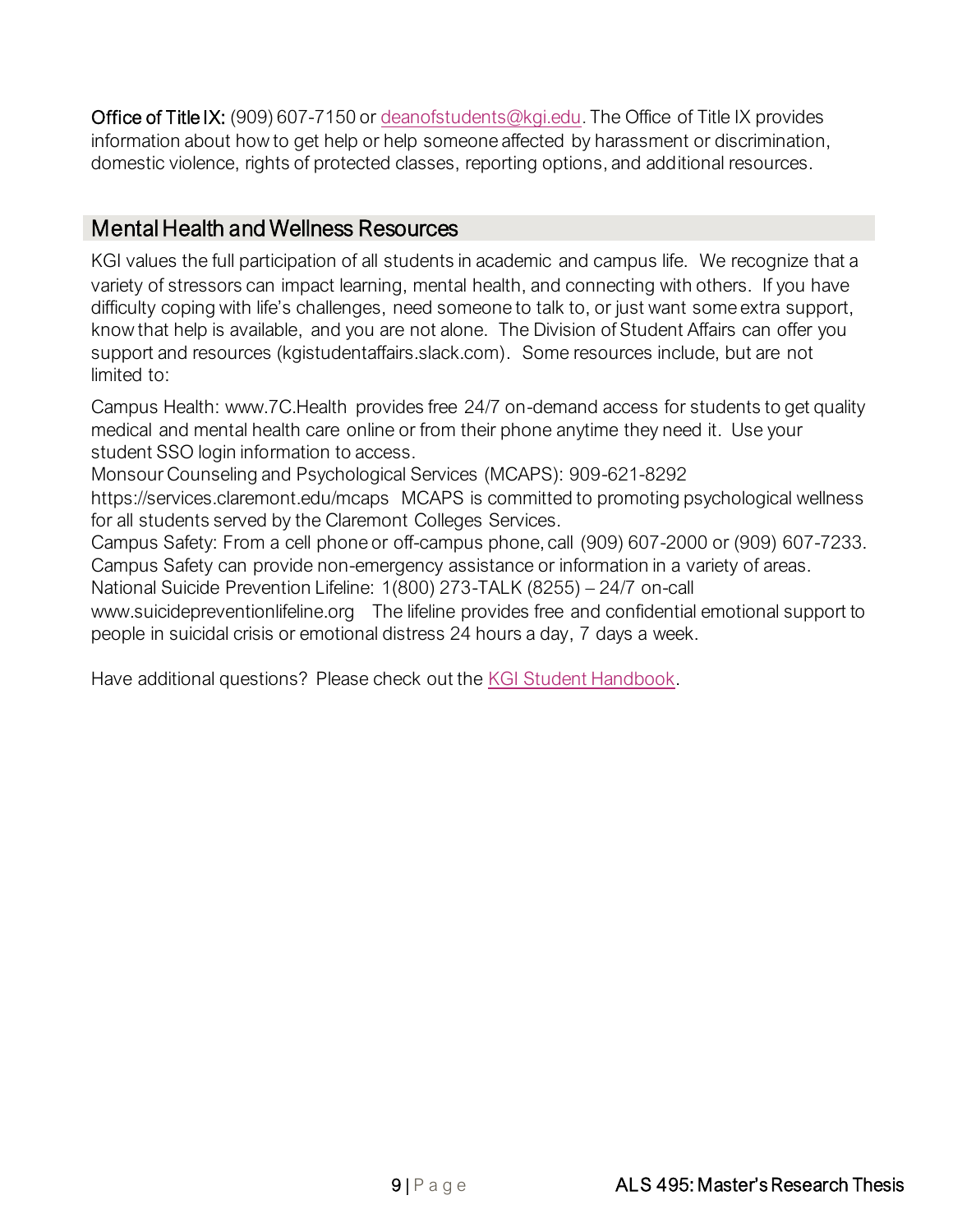

**MS Poster Presentation Rubric**

Instructions for completion: Please carefully review the Student Poster to assess the questions presented below in the context of the KGI Learning outcome "Students can communicate effectively in an environment composed of scientists, engineers, and business professionals."

#### Student: \_\_\_\_\_\_\_\_\_\_\_\_\_\_\_\_\_\_\_\_\_\_\_\_\_\_\_\_\_\_\_\_\_\_\_Evaluator: \_\_\_\_\_\_\_\_\_\_\_\_\_\_\_\_\_\_\_\_\_\_\_\_\_\_\_\_\_\_\_\_\_\_

| <b>PRESENTATION</b>                                            |                | (circle one) | Score          |              | EXCELLENT (4)<br>Goop (3)                                                                                                                    |                                                                                                                                                               | FAIR(2)                                                                                                                                        | Poor (1)                                                                                                                                               |  |
|----------------------------------------------------------------|----------------|--------------|----------------|--------------|----------------------------------------------------------------------------------------------------------------------------------------------|---------------------------------------------------------------------------------------------------------------------------------------------------------------|------------------------------------------------------------------------------------------------------------------------------------------------|--------------------------------------------------------------------------------------------------------------------------------------------------------|--|
| <b>PRESENTATION</b><br><b>DELIVERY</b>                         | $\overline{4}$ | 3            | $\overline{2}$ | 1            | Clear speech, strong<br>voice, good grammar                                                                                                  | Presentation is easy<br>to follow, some<br>reading off poster,<br>minor speech or<br>grammar errors                                                           | Weak voice, passive<br>grammar and/or<br>extensive reading off<br>poster                                                                       | Presentation is hard<br>to follow, hard to<br>understand,<br>confusing                                                                                 |  |
| <b>VERBAL SUPPORT OF</b><br><b>POSTER</b>                      | $\overline{4}$ | 3            | $\overline{2}$ | 1            | Compelling storyline<br>for poster; well<br>connected to<br>presentation flow                                                                | Adequate discussion<br>supporting poster                                                                                                                      | Limited support for<br>poster, too much<br>reading of poster<br>content                                                                        | Verbal discussion;<br>disconnected with<br>poster                                                                                                      |  |
| <b>ENERGY AND</b><br><b>CONNECTION WITH</b><br><b>AUDIENCE</b> | 4              | 3            | $\overline{2}$ | $\mathbf{1}$ | High energy, good<br>eye contact, strong<br>Solid presentation<br>communication style<br>but not exciting style                              |                                                                                                                                                               | Somewhat<br>mechanical and<br>rehearsed style but<br>directed to audience                                                                      | Low energy and<br>does not involve<br>audience                                                                                                         |  |
| <b>CONTENT</b>                                                 |                |              | Score          |              | Excellent (4)                                                                                                                                | Good (3)                                                                                                                                                      | Fair $(2)$                                                                                                                                     | Poor (1)                                                                                                                                               |  |
| <b>CONTENT</b>                                                 | 4              | 3            | $\overline{2}$ | $\mathbf{1}$ | Content is accurate<br>and complete                                                                                                          | Content is generally<br>accurate but not<br>entirely complete                                                                                                 | Content is overly<br>general with<br>substantial<br>inaccuracies and<br>gaps in content                                                        | Content is<br>inaccurate, overly<br>general, and<br>incomplete                                                                                         |  |
| <b>STRENGTH OF</b><br>ARGUMENT                                 | $\overline{4}$ | 3            | $\overline{2}$ | $\mathbf{1}$ | Data provides<br>convincing evidence<br>to support<br>conclusions; source<br>material employed is<br>of the highest<br>relevance and quality | Data provides<br>acceptable but not<br>overly strong<br>support for<br>conclusions; source<br>material employed<br>is of adequate<br>relevance and<br>quality | Data does not<br>provide sufficient<br>support for<br>conclusions; source<br>material employed is<br>of inadequate<br>relevance and<br>quality | No evidence<br>provided to support<br>conclusions; source<br>material employed<br>are absent or do not<br>contribute to<br>claims(s) or<br>argument(s) |  |
| <b>ORIGINALITY</b>                                             | $\overline{4}$ | 3            | $\overline{c}$ | 1            | Reviewers are likely<br>to gain creative and<br>fundamental insights<br>about the topic                                                      | Reviewers likely to<br>gain fundamental<br>insights about the<br>topic                                                                                        | Reviewers may learn<br>isolated facts but are<br>unlikely to gain<br>fundamental insights                                                      | Reviewers are<br>unlikely to learn<br>anything or maybe<br>misled                                                                                      |  |

Comments: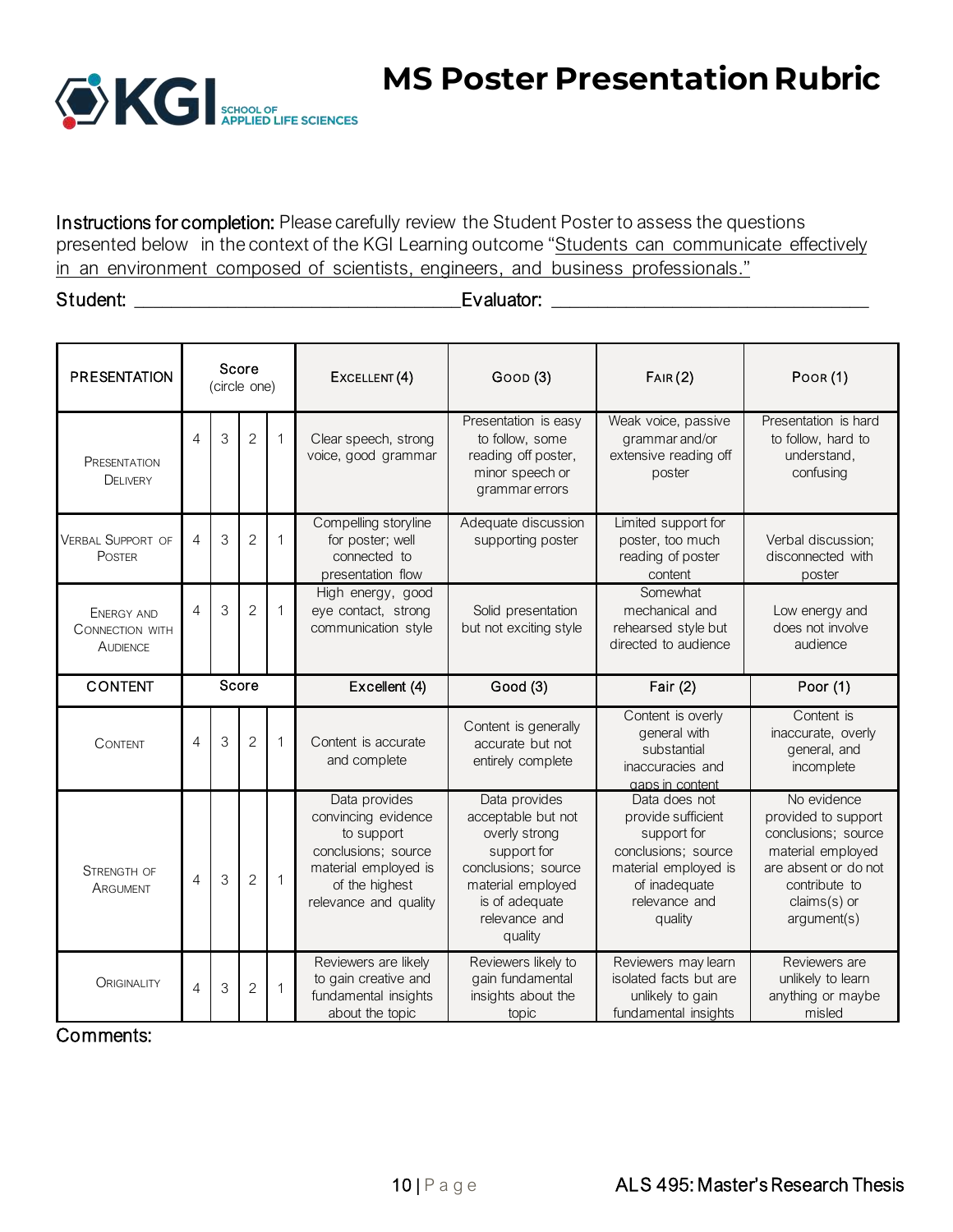

# **MS Written Thesis Rubric**

| Student:                                      | Evaluator:                                                                                                                                                                                                                                                                                    |   |   |                                                                                                                                                                                                              |   |                |                                                                                                           |     |
|-----------------------------------------------|-----------------------------------------------------------------------------------------------------------------------------------------------------------------------------------------------------------------------------------------------------------------------------------------------|---|---|--------------------------------------------------------------------------------------------------------------------------------------------------------------------------------------------------------------|---|----------------|-----------------------------------------------------------------------------------------------------------|-----|
|                                               | <b>Excellent</b>                                                                                                                                                                                                                                                                              | 5 | 4 | Emerging                                                                                                                                                                                                     | 3 | $\overline{2}$ | <b>Below Expectation</b>                                                                                  | N/A |
| Organization<br>and progression<br>of thought | Carefully organized, logical progression of<br>thought, clear headers, sub-sections,<br>motivate the significant questions that<br>are addressed, present questions in the<br>context of current literature; shows<br>significant originality of thought                                      |   |   | Follows general guidelines, some<br>evidence of systematic<br>progression, some recognition of<br>significant questions, and some<br>evidence of originality in thought                                      |   |                | Inadequate or no<br>apparent organization,<br>disjointed train of<br>thought                              |     |
| Data<br>Presentation                          | Appropriate use of tables and figures,<br>with sufficient textual description,<br>avoidance of redundancy                                                                                                                                                                                     |   |   | Some use of tables and figures                                                                                                                                                                               |   |                | Predominantly text,<br>making little use of<br>tables, figures                                            |     |
| The link<br>betweendata<br>and conclusions    | Able to substantiate objective<br>conclusions deduced from results of<br>data or theory                                                                                                                                                                                                       |   |   | Provides acceptable but not<br>overly strong substantiation of<br>conclusions from data                                                                                                                      |   |                | Conclusions are not<br>supported by sufficient<br>evidence                                                |     |
| Analysis                                      | Insightful analysis; original arguments are<br>made that are non-obvious and require<br>independent thinking; uses or proposes<br>appropriate objective (statistical or<br>mathematical) methods for addressing<br>sources of uncertainty and draws<br>attention to alternate interpretations |   |   | Some attempt to develop an<br>independent analysis, but most of<br>the analysis draws directly from<br>derivative ideas, some evidence<br>of objective methods engaged for<br>data and uncertainty analysis. |   |                | Little evidence of<br>independent analysis;<br>little evidence of<br>objectivity in data<br>analysis      |     |
| Grammar &<br><b>Style</b>                     | The text is precise, features correct<br>spelling and grammar, and shows a<br>syntactic variety                                                                                                                                                                                               |   |   | The text contains occasional<br>grammatical and spelling errors<br>and has a limited syntactic variety                                                                                                       |   |                | Errors in grammar,<br>spelling, and style<br>interfere with the<br>ability to understand<br>the document. |     |
| Citation of<br>information<br>sources         | Properly formatted citations are inserted<br>wherever necessary                                                                                                                                                                                                                               |   |   | Citations in most necessary places<br>may contain some formatting<br>errors                                                                                                                                  |   |                | Inadequate citations or<br>no citations at all                                                            |     |

Comments: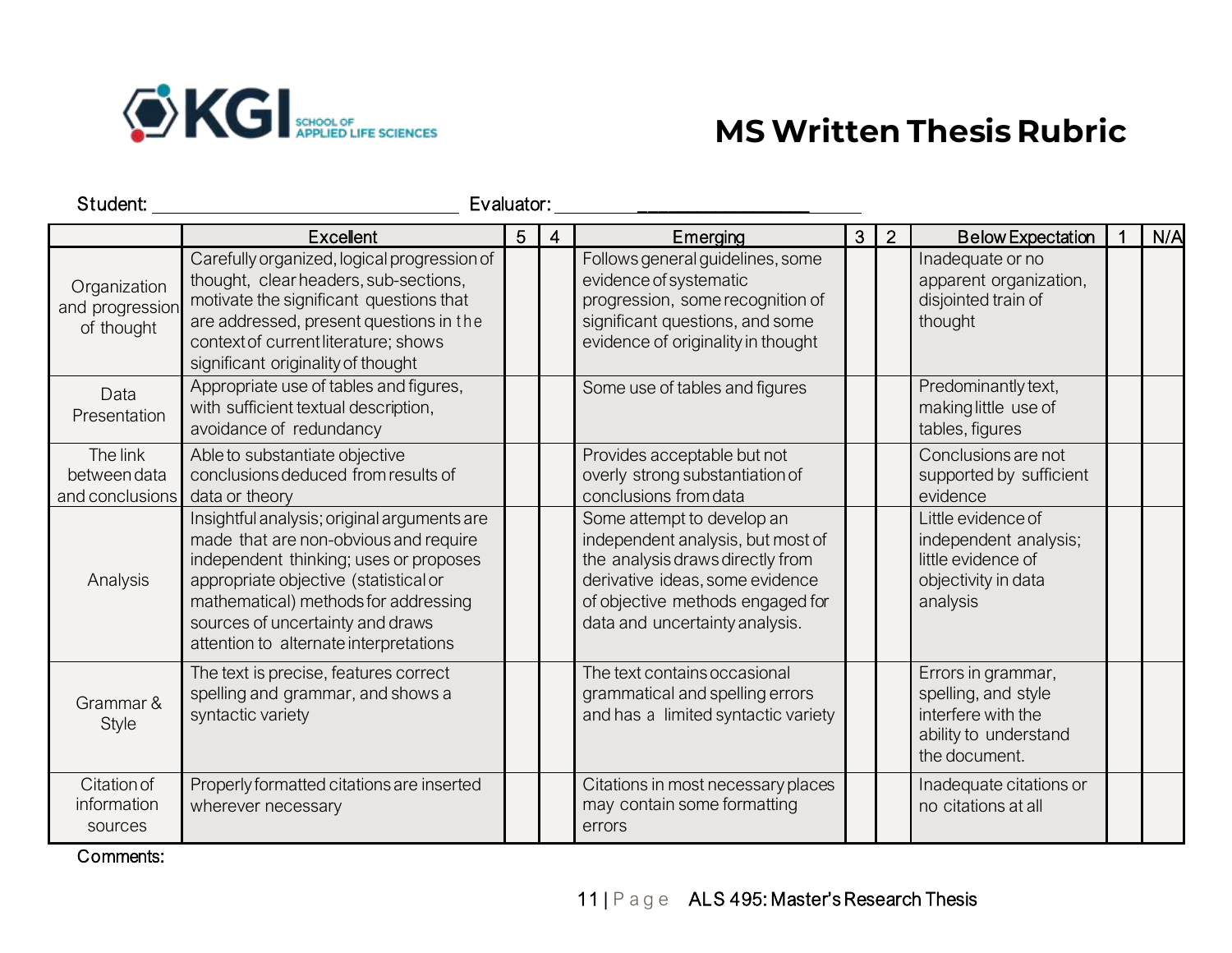

# **MS Thesis Completion Form**

We, the undersigned, certify that we have read this thesis of (*Student Name)* \_\_\_\_\_\_\_\_\_\_\_\_\_\_\_\_\_\_\_\_\_\_\_\_\_\_\_\_\_\_\_\_\_\_\_\_ and approve it as adequate in scope and quality for

the Masters of Science in Applied Life Sciences program.

### Thesis Advisor:

| Signature                       | <b>Printed Name</b> | Date |
|---------------------------------|---------------------|------|
| <b>Thesis Committee Member:</b> |                     |      |
|                                 |                     |      |
|                                 |                     |      |
| Signature                       | <b>Printed Name</b> | Date |
|                                 |                     |      |
| <b>MS Program Director:</b>     |                     |      |
|                                 |                     |      |
|                                 |                     |      |
|                                 |                     |      |

*Signature Printed Name Date*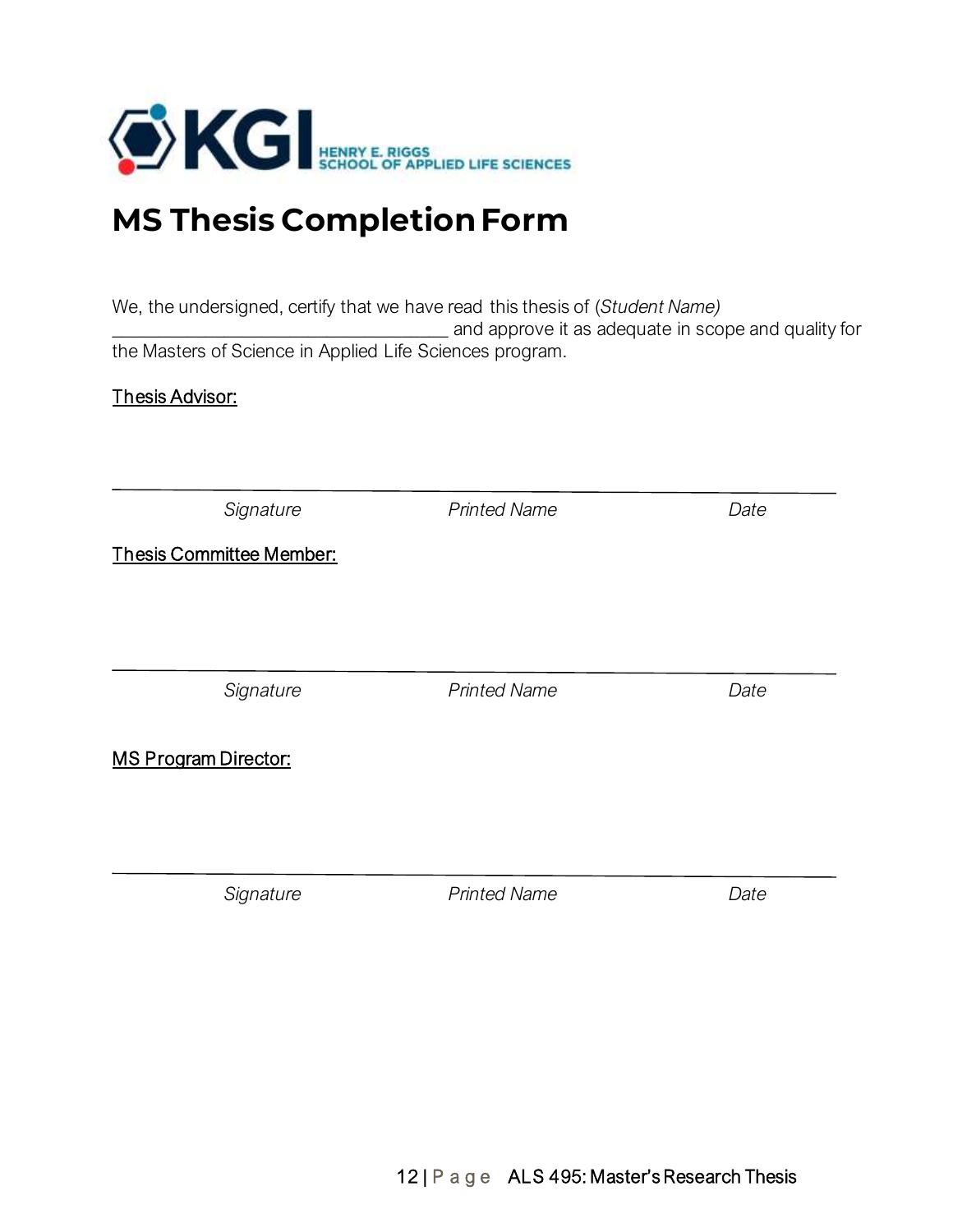

# **CITI Ethics Modules Instructions**

### Collaborative Institutional Training Initiative (CITI)

### Online Training Registration & Course Selection Instructions

Keck Graduate Institute (KGI) has contracted with the Collaborative Institutional Training Initiative (CITI) to provide online training which meets our federal and state requirements in various areas.

Instructions are provided below.

### **Instructions**

CITI training meeting KGI's requirements, including certification that training has been successfully completed, can be accomplished by logging on to and registering with the Collaborative Institutional Training Initiative (CITI) Program website [\(https://www.citiprogram.org/?pageID=668\)](https://www.citiprogram.org/?pageID=668).

Click on *Keck Graduate Institute* as your affiliated subscriber organization. Please make sure you select the correct institution! Log in using your KGI username and password (your KGI email username and password).

Once you log in, find the box entitled, "My Learner Tools for Keck Graduate Institute." Select "add a course." For "Question 1: Responsible Conduct of Research," you will select "Faculty, Staff & Students."Under "Question 2: Human Subjects Research," you will select "Human Subjects – Students."

The CITI program online course modules are self-paced and may be interrupted and resumed. Training time varies depending on your prior preparation and other factors, usually entailing no more than a couple of hours. Completion certificates will automatically be e-mailed to the KGI program administrator.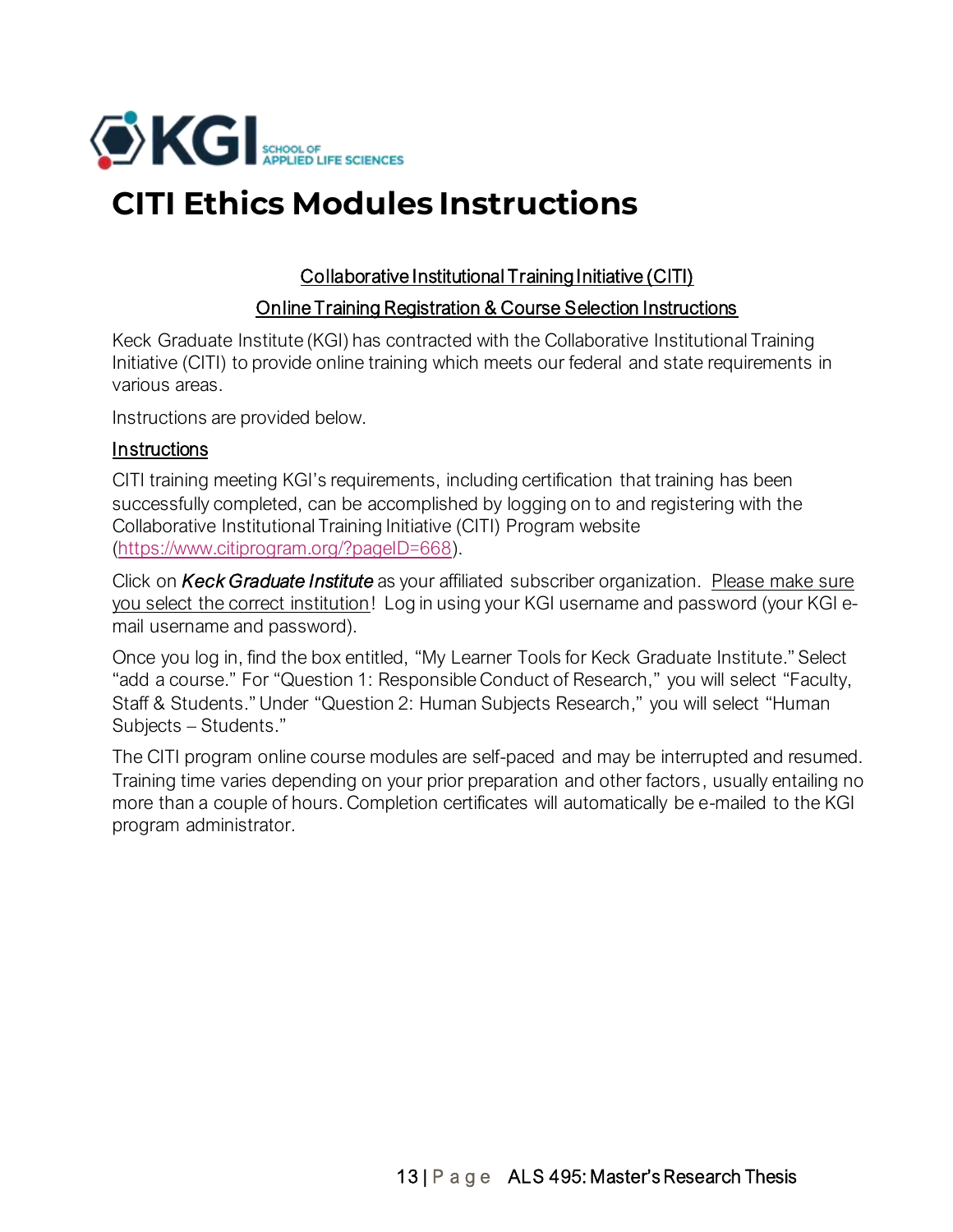

Please submit this form every Sunday by 11:59 pm to get credit for your thesis work (submit to the ALS495 site on Canvas and e-mail to your advisor with Dr. Levitin copied).

Thesis/IR work period (*e.g.* 9/6 -9/13/20):

| Day of Week | Hours (e.g. 9am-2pm) |
|-------------|----------------------|
| Monday      |                      |
| Tuesday     |                      |
| Wednesday   |                      |
| Thursday    |                      |
| Friday      |                      |

Total hours contributed: \_\_\_\_\_\_\_\_\_

Accomplishments: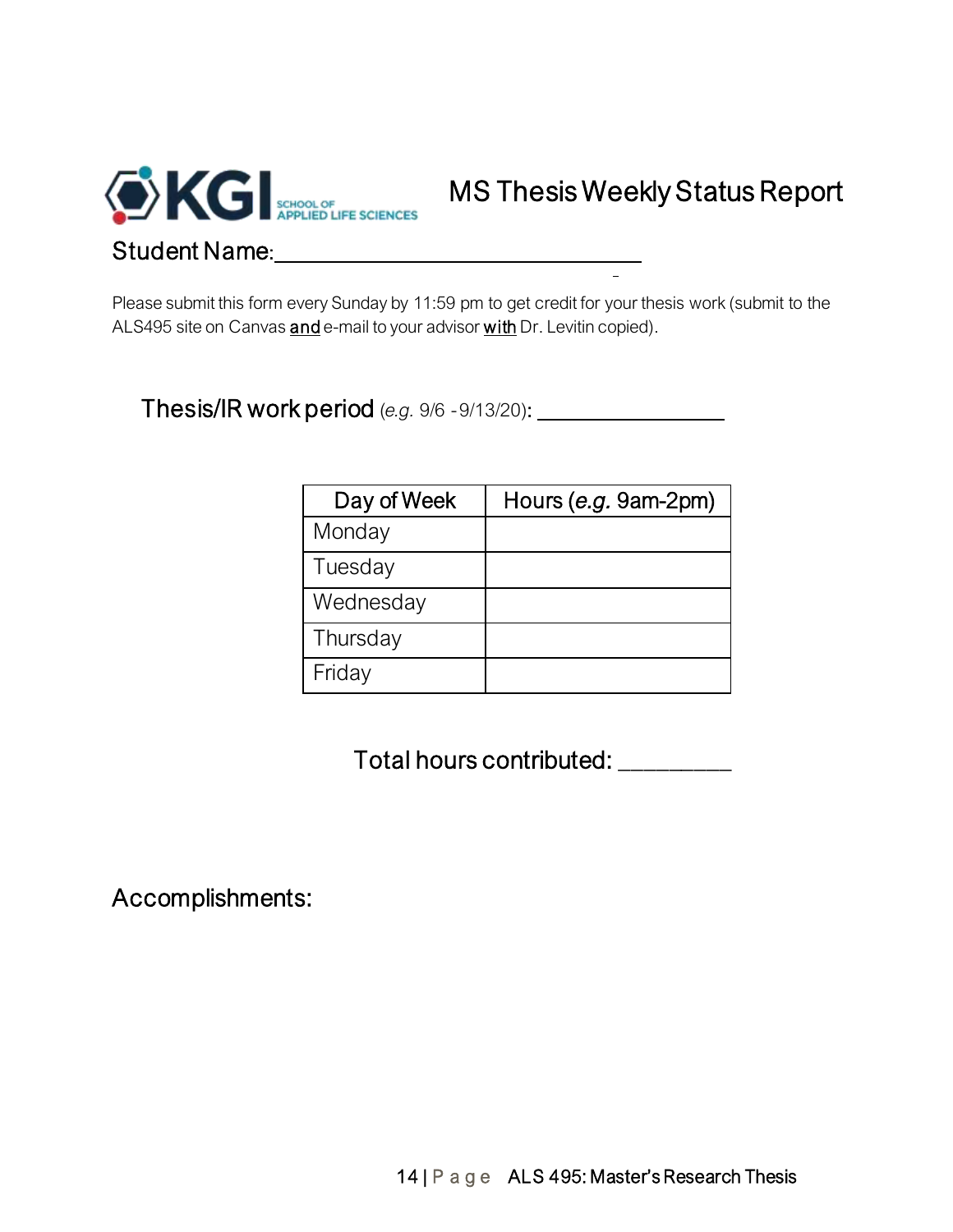

# **MS Thesis Template**

Thesis Title

# Your Name

*Submitted in partial fulfillment of the requirements for the degree of Masters of Science in Applied Life Sciences*

> Henry E. Riggs School of Applied Life Sciences KECK GRADUATE INSTITUTE 20XX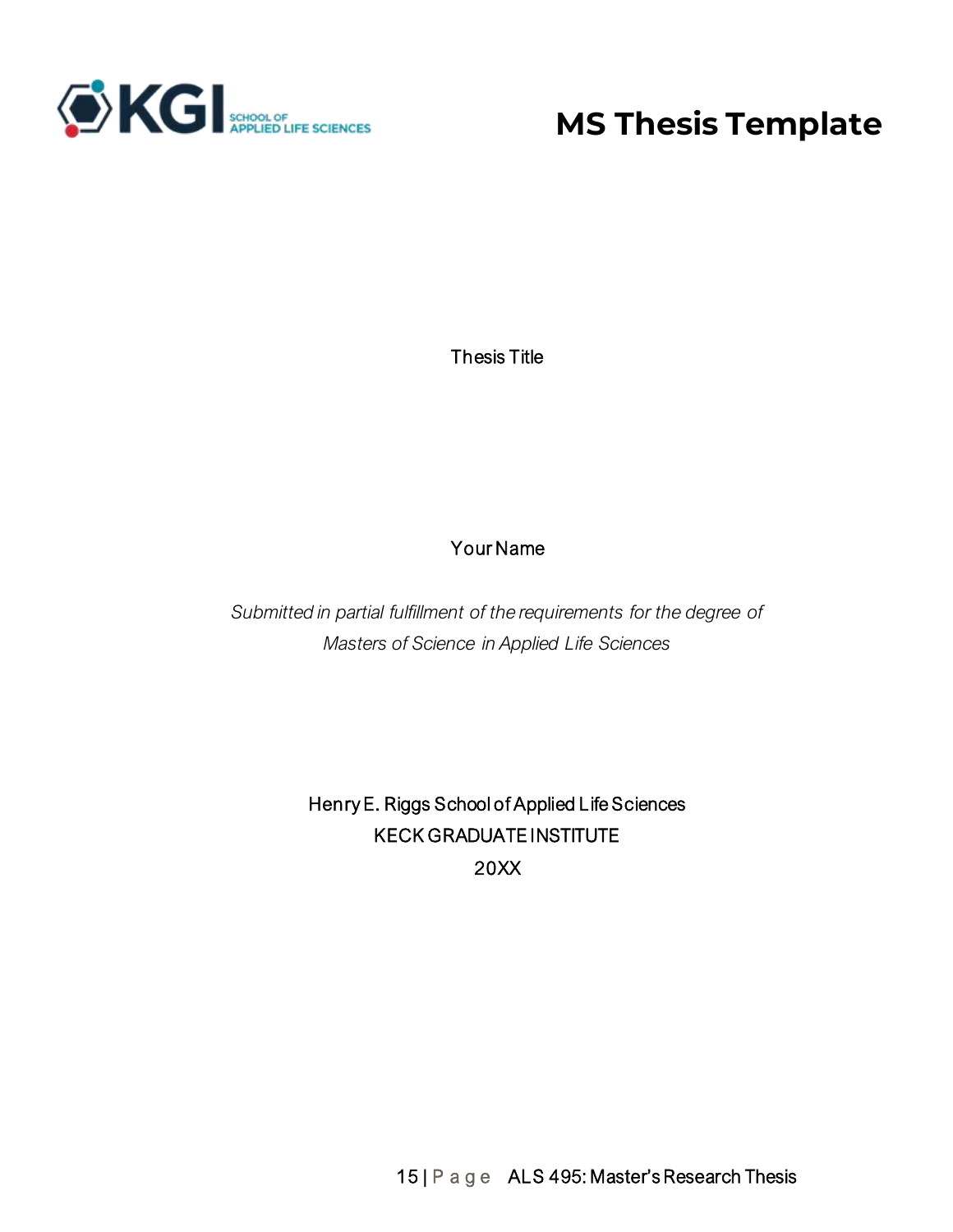*This page is optional.*

© 20XX Your name All Rights Reserved

16 | P a g e ALS 495: Master's Research Thesis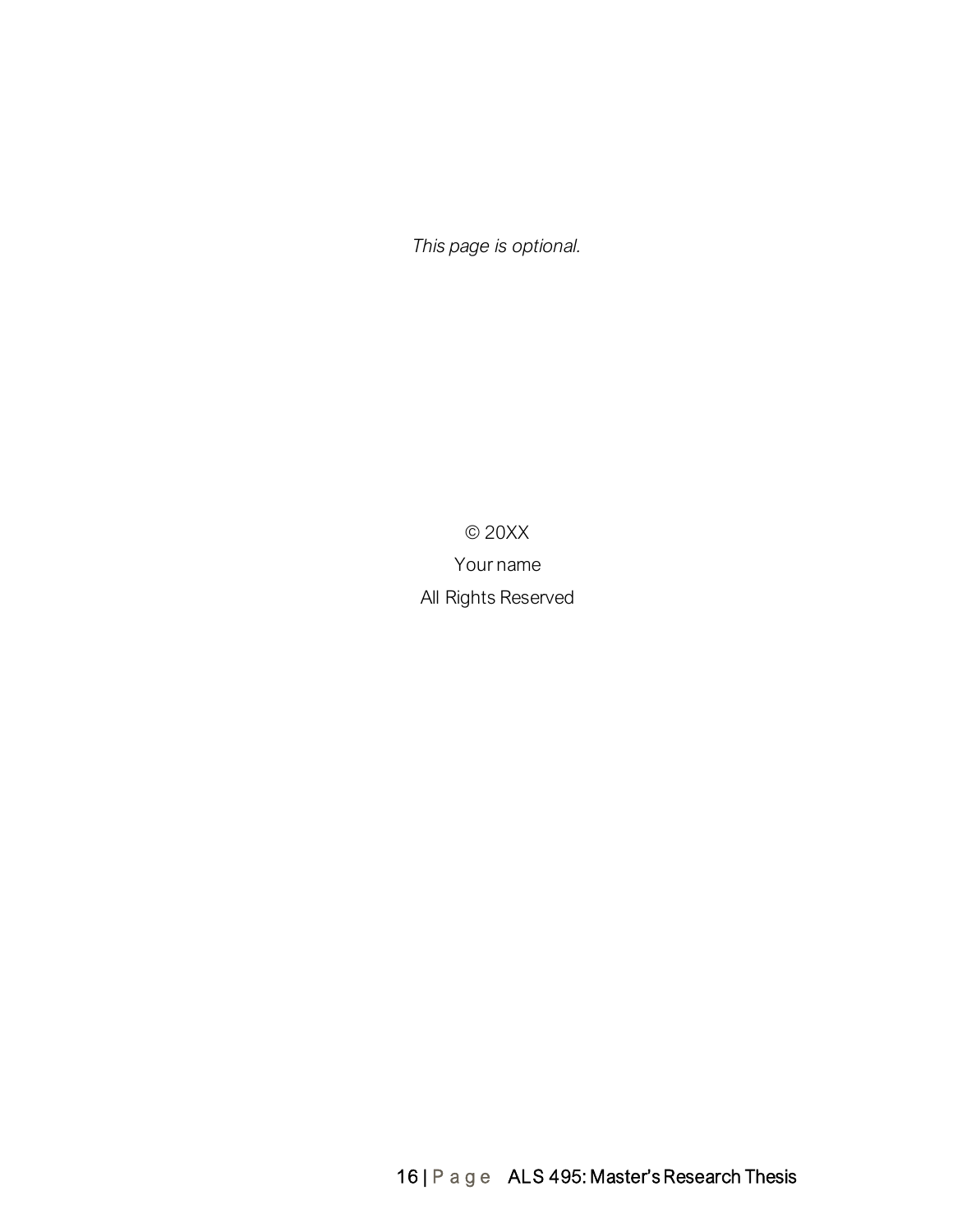### ABSTRACT

(350 or fewer words) Do not put diagrams, photocopies, abbreviations, references, or footnotes in the abstract. Double-space the text.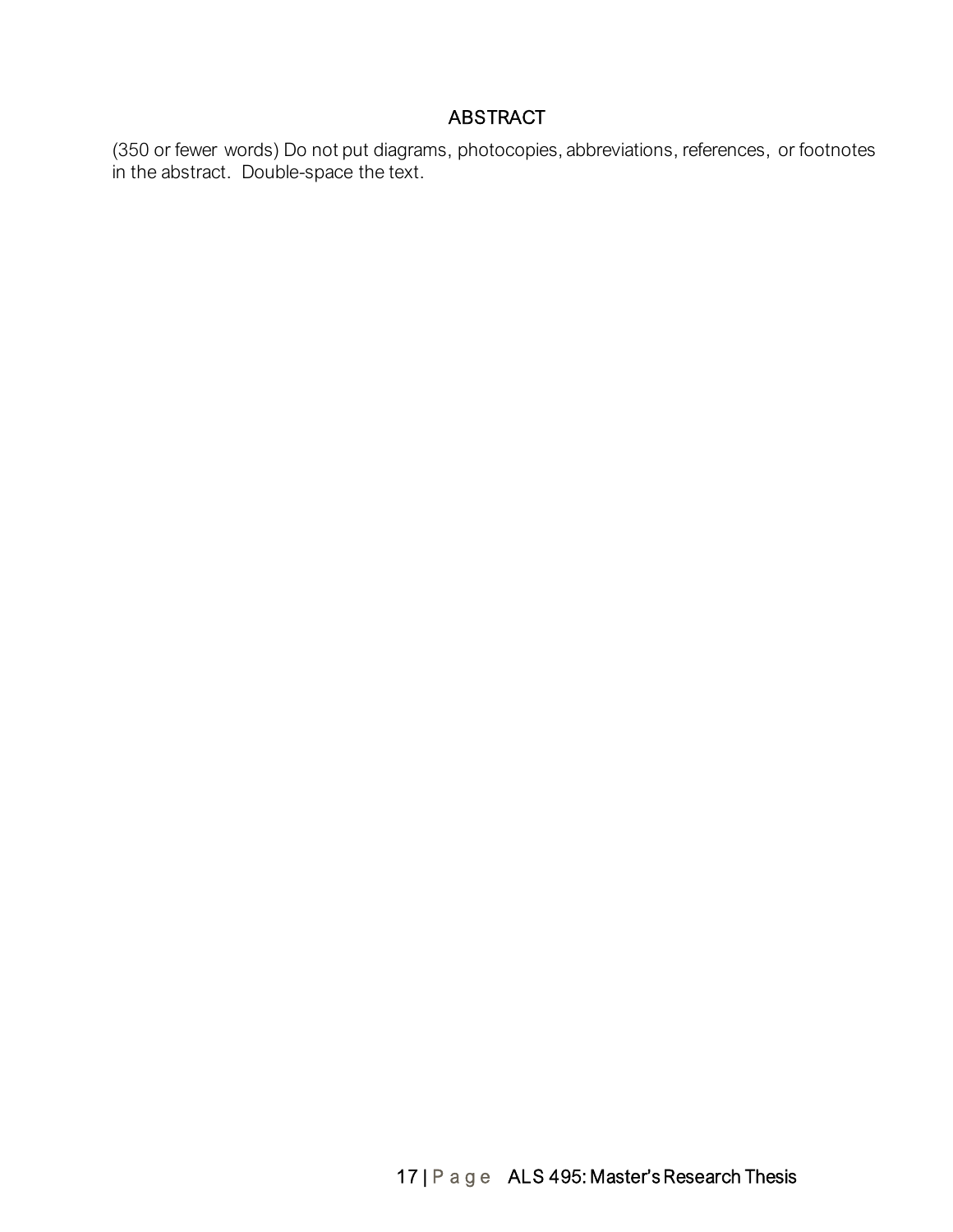# TABLE OF CONTENTS

| Acknowledgements ………………………………………………………………………………………… iii |
|---------------------------------------------------------|
|                                                         |
|                                                         |
| Secondary heading www.www.www.www.www.www.www.www.www.a |
|                                                         |
|                                                         |
|                                                         |
|                                                         |
|                                                         |
|                                                         |
|                                                         |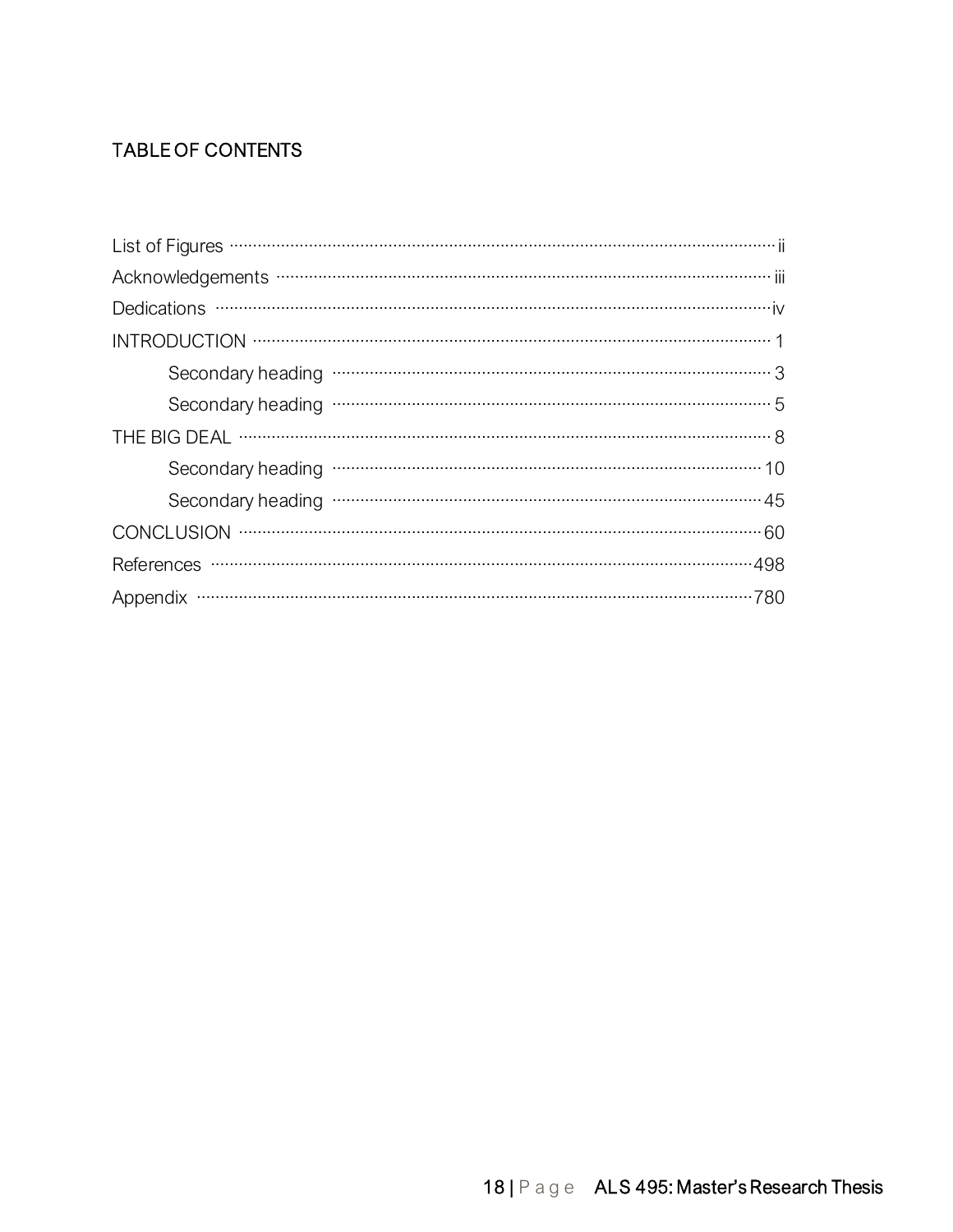# List of Figures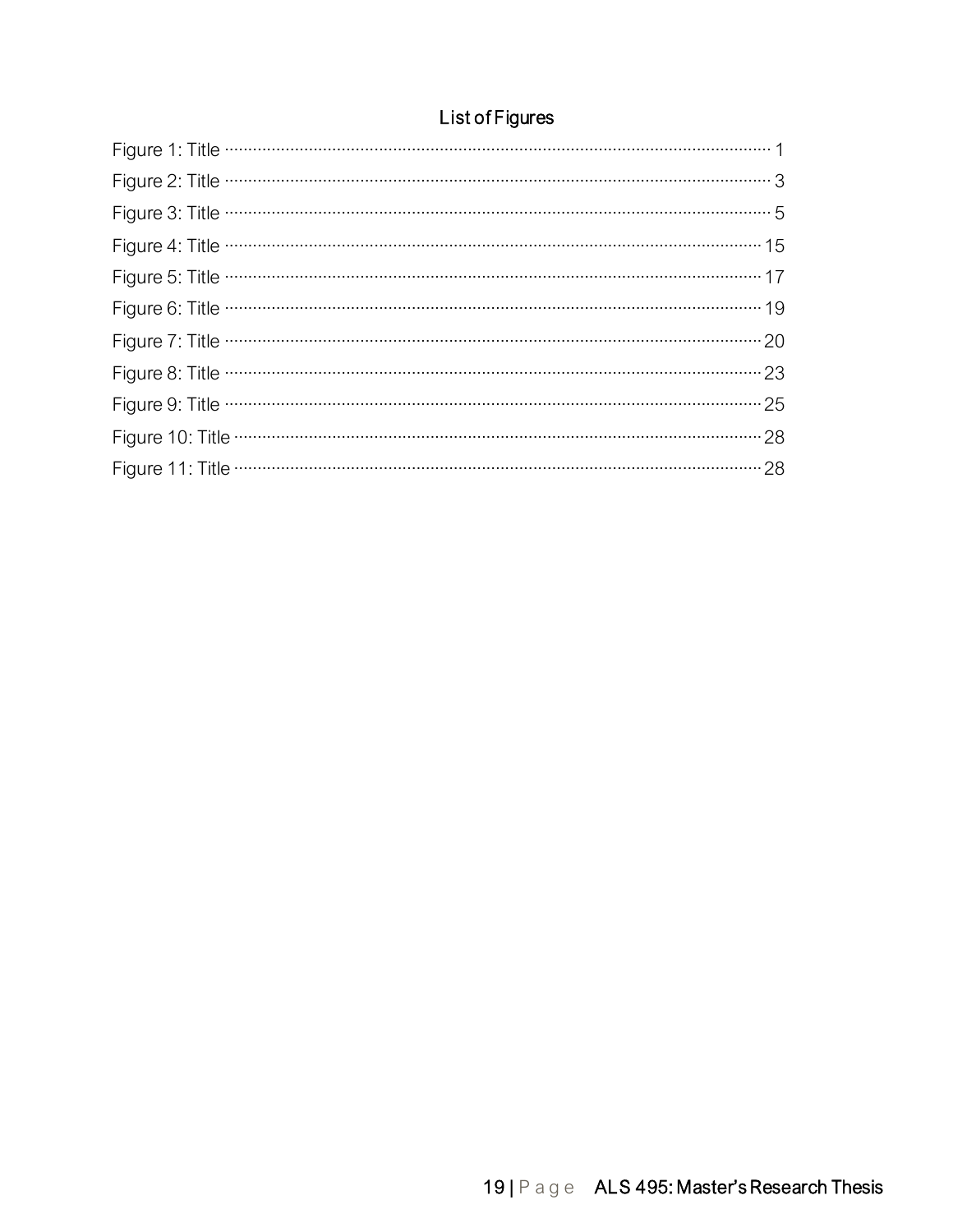### *Acknowledgments*

Make sure you acknowledge the sponsoring lab if you wrote your thesis about a research project. For collaborative work or projects, be sure to acknowledge those who contributed to the results. Be generous. Readers should also be acknowledged.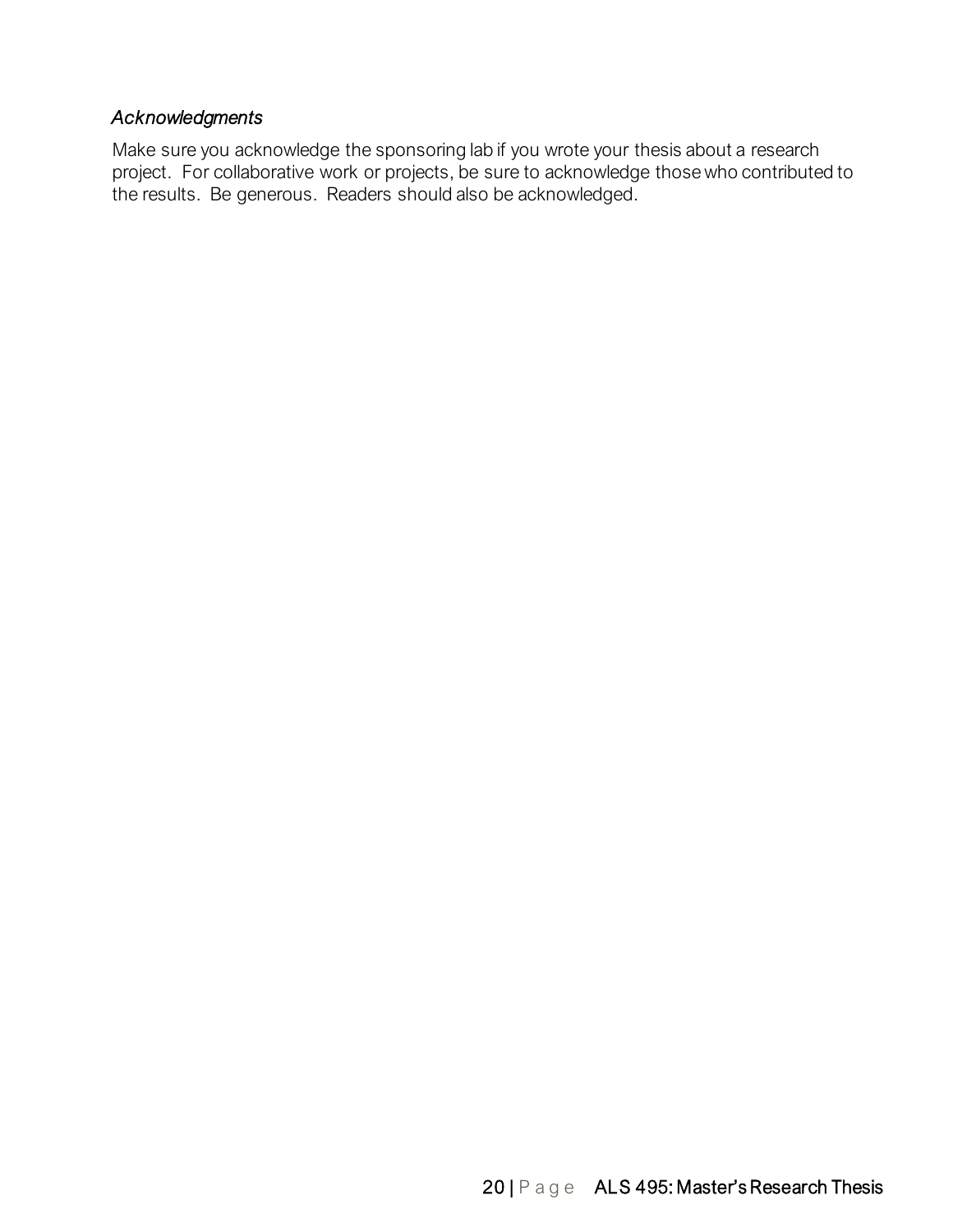#### *INTRODUCTION*

Start text here. Everything should be double-spaced and block-justified. You can insert figures or tables in the text when they are first cited. They are best inserted as jpeg files with titles and legends attached. If this is done, make sure there is enough space between the text and the figure. If there are too many big figures and tables, you may opt to put them all at the end, after "references." In that case, each figure/table should have its page. All figures must have titles and legends. Do not use fine print for figure legends.

#### *Secondary Heading*

Put a blank line between each section.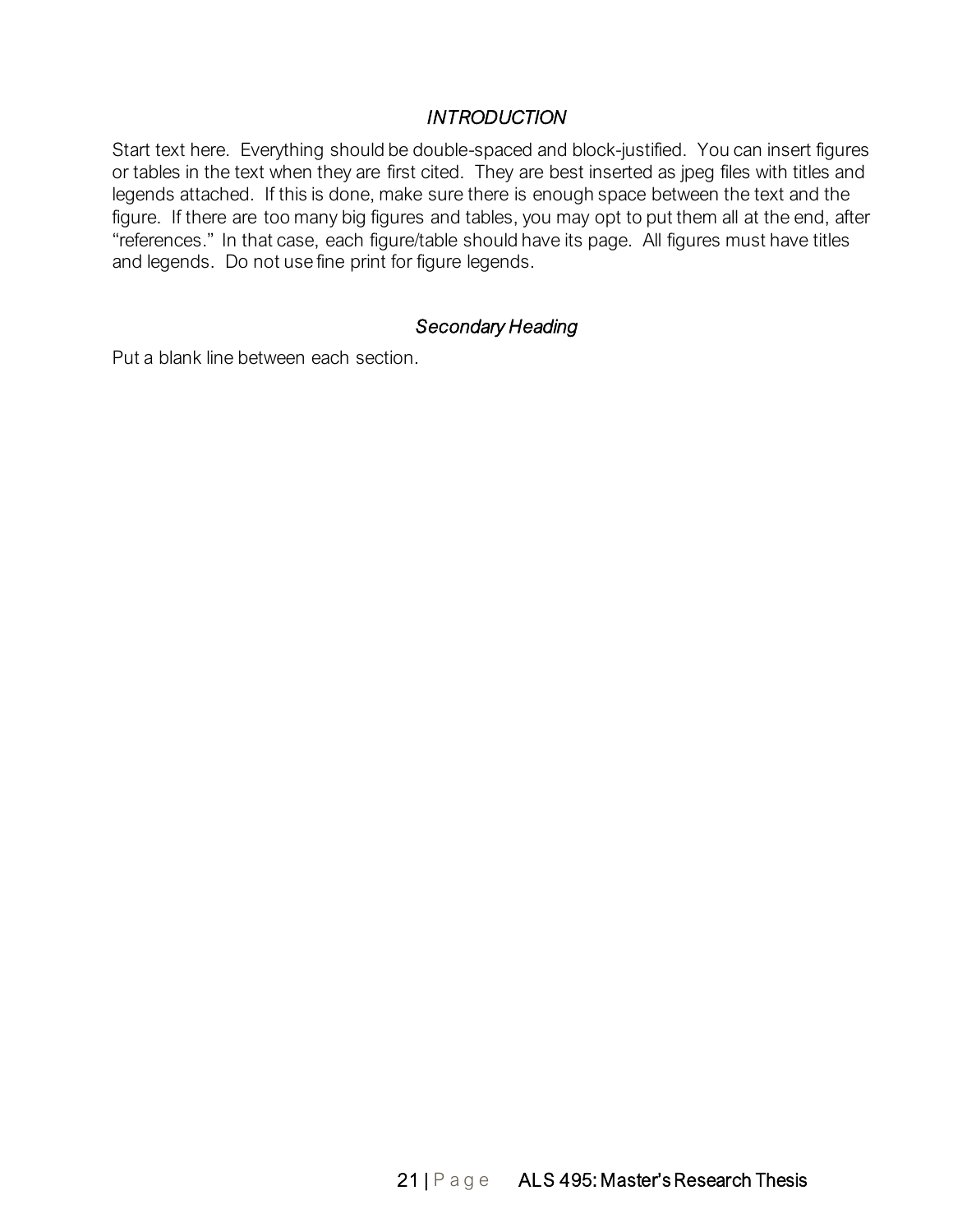# *The Big Deal*

Start a major section on a new page.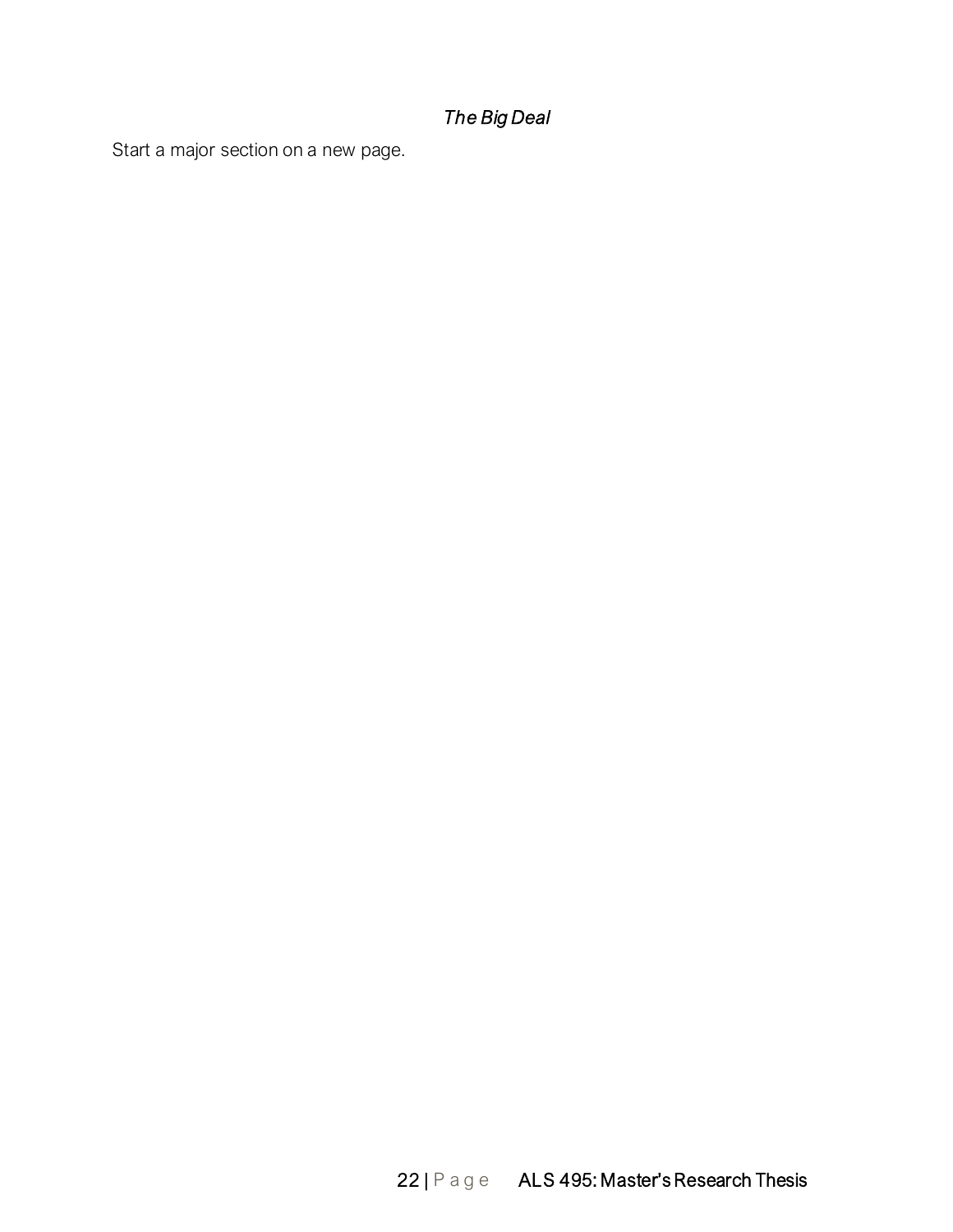#### *References*

- 1. Do not use fine print. See Thesis guidelines for acceptable formats.
- 2. List all authors' names. Do not use et al. Write the full title of the references.
- 3. If you need to cite a web site, do this in a separate section. List the URL and title of that page. You should also put down the date you accessed it.
- 4. The text of each entry should be single-spaced. Then, leave extra space between each reference entry.
- 5. It is also easier for the readers to have a small indentation after each numbered entry.